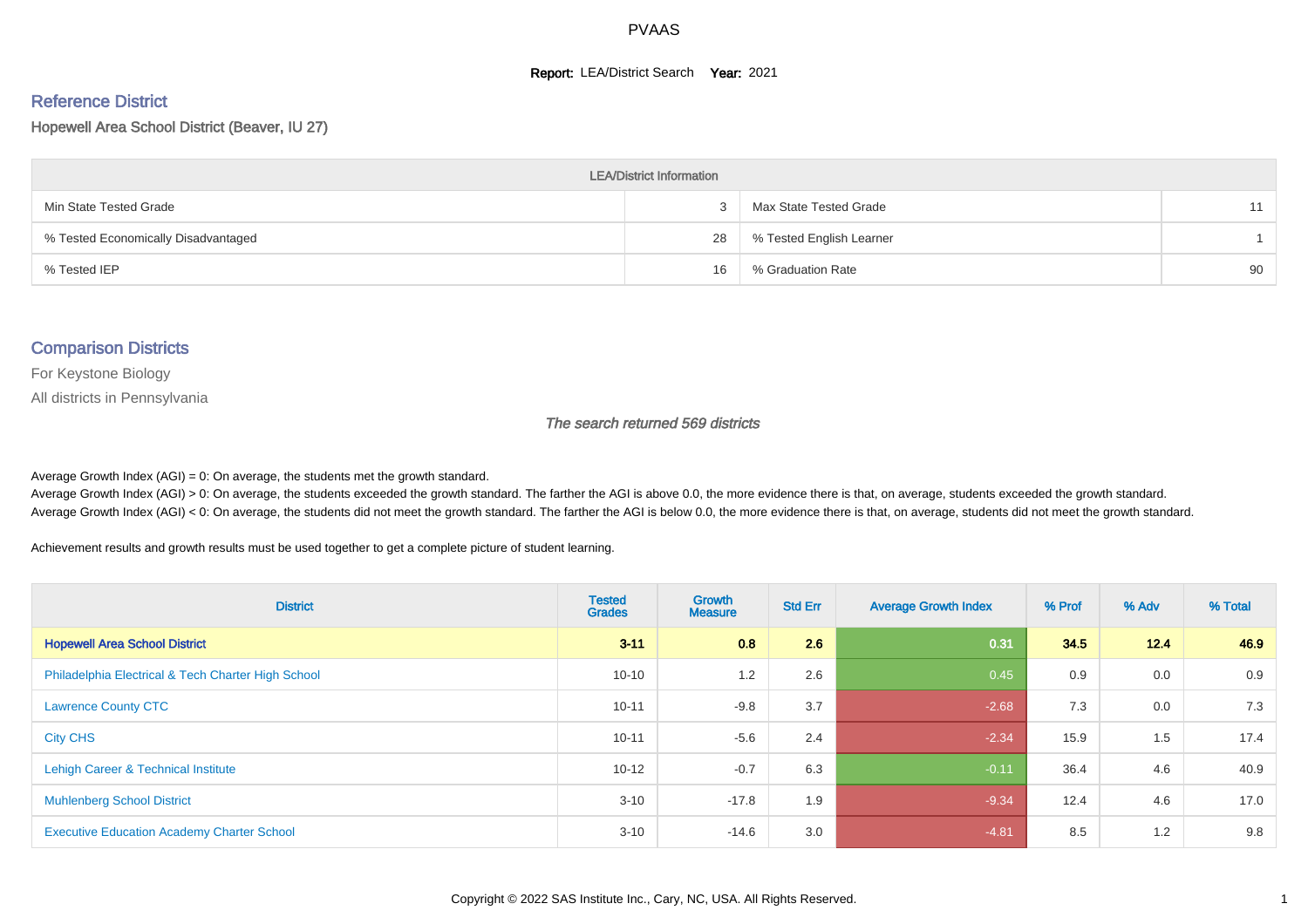| <b>District</b>                               | <b>Tested</b><br><b>Grades</b> | <b>Growth</b><br><b>Measure</b> | <b>Std Err</b> | <b>Average Growth Index</b> | % Prof | % Adv   | % Total |
|-----------------------------------------------|--------------------------------|---------------------------------|----------------|-----------------------------|--------|---------|---------|
| <b>Hopewell Area School District</b>          | $3 - 11$                       | 0.8                             | 2.6            | 0.31                        | 34.5   | 12.4    | 46.9    |
| <b>Chartiers-Houston School District</b>      | $3 - 10$                       | $-16.5$                         | 3.5            | $-4.79$                     | 26.3   | $6.6\,$ | 32.9    |
| <b>Neshannock Township School District</b>    | $3 - 10$                       | $-12.5$                         | 2.7            | $-4.73$                     | 29.0   | 13.0    | 42.0    |
| <b>Mid Valley School District</b>             | $3 - 10$                       | $-11.1$                         | 2.7            | $-4.07$                     | 28.3   | 8.1     | 36.4    |
| <b>Shikellamy School District</b>             | $3 - 10$                       | $-8.3$                          | 2.4            | $-3.42$                     | 20.8   | 18.5    | 39.2    |
| Lackawanna Trail School District              | $3 - 10$                       | $-11.0$                         | 3.3            | $-3.35$                     | 13.1   | 18.0    | 31.2    |
| <b>Wissahickon School District</b>            | $3 - 10$                       | $-5.3$                          | 1.7            | $-3.14$                     | 27.5   | 29.0    | 56.6    |
| Jefferson-Morgan School District              | $3 - 10$                       | $-12.0$                         | 3.9            | $-3.09$                     | 28.6   | 6.1     | 34.7    |
| California Area School District               | $3 - 10$                       | $-13.7$                         | 4.5            | $-3.06$                     | 41.7   | 16.7    | 58.3    |
| <b>Avonworth School District</b>              | $3 - 10$                       | $-6.2$                          | 2.3            | $-2.68$                     | 35.9   | 14.1    | 50.0    |
| <b>Antietam School District</b>               | $3 - 10$                       | $-9.5$                          | 3.7            | $-2.57$                     | 20.9   | 1.5     | 22.4    |
| <b>Carmichaels Area School District</b>       | $3 - 10$                       | $-7.0$                          | 3.1            | $-2.30$                     | 17.8   | 9.6     | 27.4    |
| <b>Yough School District</b>                  | $3 - 10$                       | $-6.2$                          | 2.7            | $-2.27$                     | 28.9   | 8.8     | 37.7    |
| <b>Wyoming Area School District</b>           | $3 - 10$                       | $-5.5$                          | 2.5            | $-2.21$                     | 32.0   | 9.6     | 41.6    |
| <b>West Middlesex Area School District</b>    | $3 - 10$                       | $-7.4$                          | 3.5            | $-2.11$                     | 32.0   | 9.6     | 41.6    |
| <b>Cambria Heights School District</b>        | $3 - 10$                       | $-6.2$                          | 2.9            | $-2.11$                     | 25.0   | 13.0    | 38.0    |
| <b>Sto-Rox School District</b>                | $3 - 10$                       | $-7.0$                          | 3.5            | $-1.99$                     | 3.2    | 0.0     | $3.2\,$ |
| <b>Shanksville-Stonycreek School District</b> | $3 - 10$                       | $-8.6$                          | 5.5            | $-1.55$                     | 17.6   | 23.5    | 41.2    |
| <b>Troy Area School District</b>              | $3 - 10$                       | $-4.7$                          | 3.2            | $-1.46$                     | 22.8   | 16.5    | 39.2    |
| <b>Northeast Bradford School District</b>     | $3 - 10$                       | $-5.0$                          | 3.7            | $-1.35$                     | 30.6   | 4.8     | 35.5    |
| <b>Rose Tree Media School District</b>        | $3 - 10$                       | $-2.8$                          | 2.1            | $-1.33$                     | 35.2   | 29.6    | 64.8    |
| <b>Beaver Area School District</b>            | $3 - 10$                       | $-3.0$                          | 2.5            | $-1.16$                     | 25.8   | 27.8    | 53.6    |
| <b>Harmony Area School District</b>           | $3 - 10$                       | $-5.7$                          | 5.0            | $-1.13$                     | 33.3   | 0.0     | 33.3    |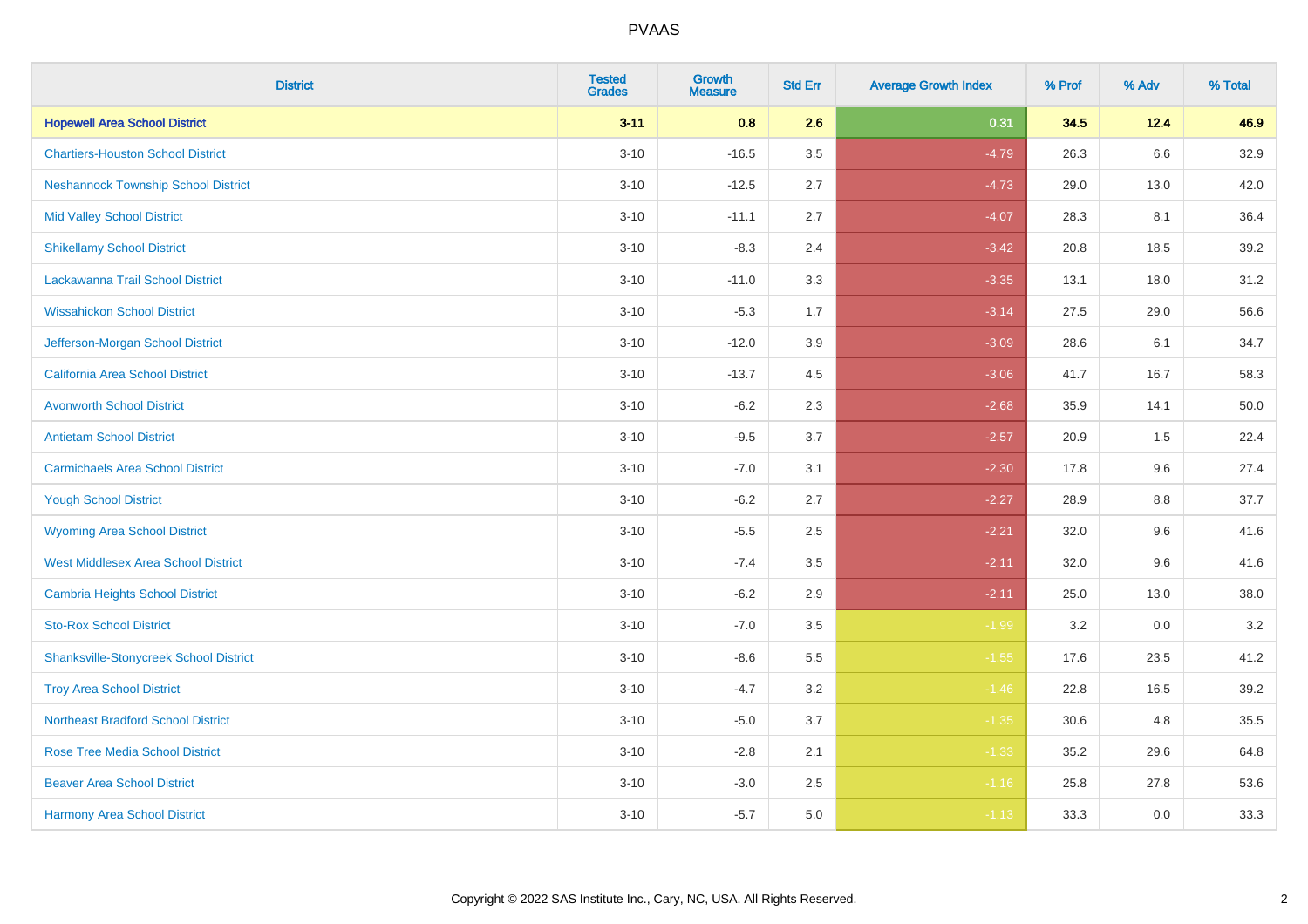| <b>District</b>                            | <b>Tested</b><br><b>Grades</b> | <b>Growth</b><br><b>Measure</b> | <b>Std Err</b> | <b>Average Growth Index</b> | % Prof | % Adv | % Total |
|--------------------------------------------|--------------------------------|---------------------------------|----------------|-----------------------------|--------|-------|---------|
| <b>Hopewell Area School District</b>       | $3 - 11$                       | 0.8                             | 2.6            | 0.31                        | 34.5   | 12.4  | 46.9    |
| <b>Moshannon Valley School District</b>    | $3 - 10$                       | $-5.1$                          | 4.6            | $-1.12$                     | 25.0   | 12.5  | 37.5    |
| <b>Mahanoy Area School District</b>        | $3 - 10$                       | $-3.4$                          | 3.1            | $-1.07$                     | 21.4   | 8.6   | 30.0    |
| <b>Northwest Area School District</b>      | $3 - 10$                       | $-3.2$                          | 3.3            | $-0.97$                     | 30.4   | 13.0  | 43.5    |
| <b>Propel Charter School-Montour</b>       | $3 - 10$                       | $-3.4$                          | 3.6            | $-0.93$                     | 7.7    | 0.0   | 7.7     |
| <b>Mount Union Area School District</b>    | $3 - 10$                       | $-2.5$                          | 2.8            | $-0.89$                     | 19.8   | 5.8   | 25.6    |
| <b>Reynolds School District</b>            | $3 - 10$                       | $-3.0$                          | 3.5            | $-0.87$                     | 27.3   | 9.1   | 36.4    |
| <b>Carbondale Area School District</b>     | $3 - 10$                       | $-2.8$                          | 3.2            | $-0.87$                     | 27.5   | 2.9   | 30.4    |
| <b>Valley Grove School District</b>        | $3 - 10$                       | $-4.0$                          | 5.5            | $-0.72$                     | 68.4   | 15.8  | 84.2    |
| <b>Tri-Valley School District</b>          | $3 - 10$                       | $-2.7$                          | 3.9            | $-0.69$                     | 31.0   | 9.5   | 40.5    |
| <b>Monessen City School District</b>       | $3 - 10$                       | $-3.9$                          | 5.6            | $-0.69$                     | 21.0   | 10.5  | 31.6    |
| <b>Southeastern Greene School District</b> | $3 - 10$                       | $-2.3$                          | 4.4            | $-0.53$                     | 29.0   | 9.7   | 38.7    |
| <b>Clearfield Area School District</b>     | $3 - 10$                       | $-1.3$                          | 3.7            | $-0.34$                     | 43.9   | 24.6  | 68.4    |
| <b>MaST Community Charter School</b>       | $3 - 10$                       | $-0.9$                          | 2.5            | $-0.34$                     | 25.0   | 21.6  | 46.6    |
| <b>Ferndale Area School District</b>       | $3 - 10$                       | $-1.1$                          | 4.1            | $-0.27$                     | 21.0   | 7.9   | 29.0    |
| <b>Fort Cherry School District</b>         | $3 - 10$                       | $-0.7$                          | 3.1            | $-0.21$                     | 30.6   | 14.1  | 44.7    |
| <b>Portage Area School District</b>        | $3 - 10$                       | $-0.5$                          | 3.3            | $-0.14$                     | 27.0   | 20.6  | 47.6    |
| <b>Freeport Area School District</b>       | $3 - 10$                       | $-0.2$                          | 2.1            | $-0.10$                     | 37.4   | 29.8  | 67.2    |
| <b>Garnet Valley School District</b>       | $3 - 10$                       | 0.2                             | 1.7            | 0.13                        | 34.9   | 26.4  | 61.3    |
| Marion Center Area School District         | $3 - 10$                       | 0.8                             | 2.9            | 0.27                        | 23.3   | 11.1  | 34.4    |
| South Williamsport Area School District    | $3 - 10$                       | 0.9                             | 3.1            | 0.31                        | 38.4   | 11.6  | 50.0    |
| <b>MaST Community Charter School II</b>    | $3 - 10$                       | 1.4                             | 3.0            | 0.45                        | 16.1   | 4.6   | 20.7    |
| <b>Abington School District</b>            | $3 - 10$                       | 0.9                             | 1.6            | 0.57                        | 29.7   | 28.7  | 58.4    |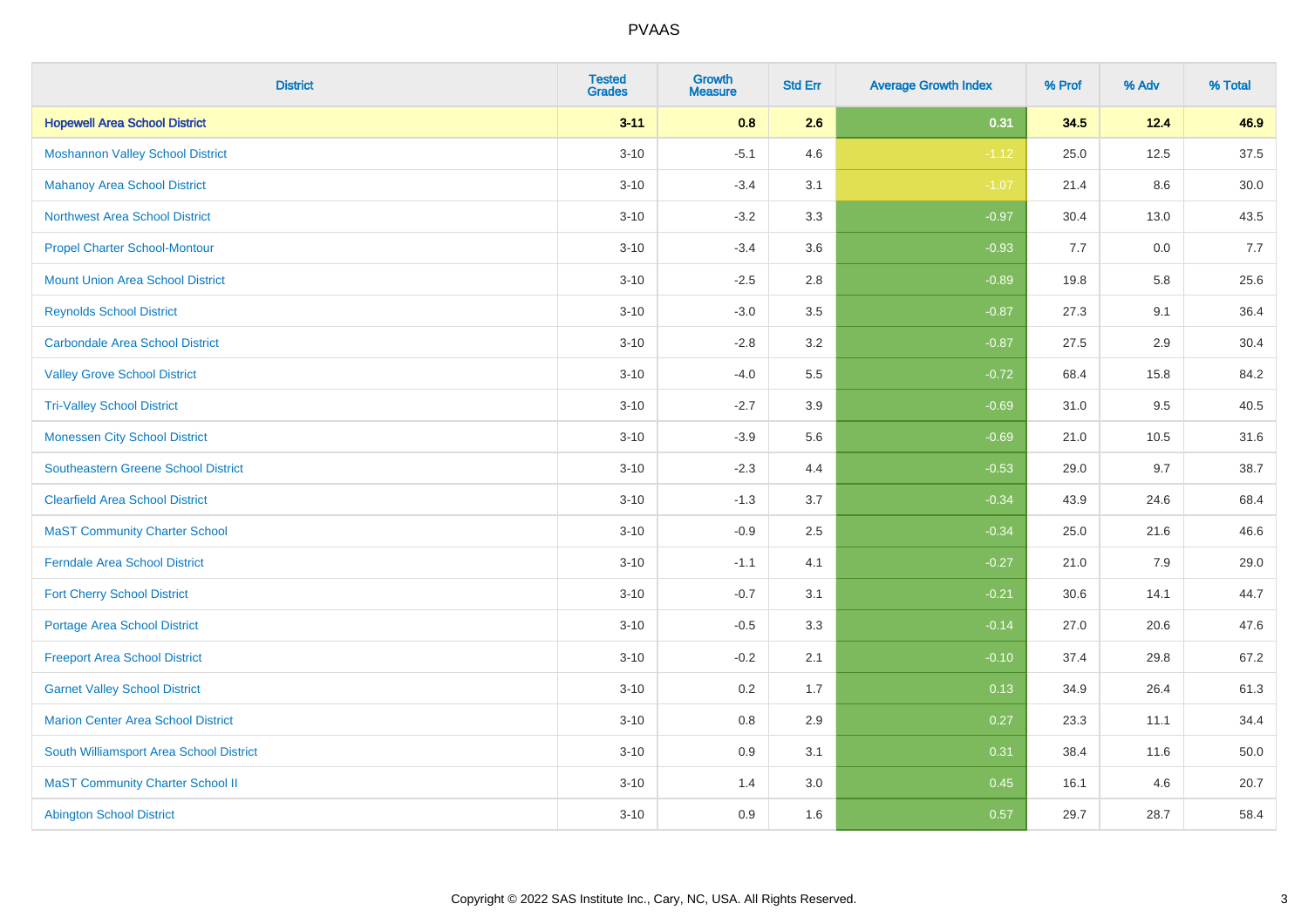| <b>District</b>                                    | <b>Tested</b><br><b>Grades</b> | <b>Growth</b><br><b>Measure</b> | <b>Std Err</b> | <b>Average Growth Index</b> | % Prof | % Adv | % Total |
|----------------------------------------------------|--------------------------------|---------------------------------|----------------|-----------------------------|--------|-------|---------|
| <b>Hopewell Area School District</b>               | $3 - 11$                       | 0.8                             | 2.6            | 0.31                        | 34.5   | 12.4  | 46.9    |
| <b>Sullivan County School District</b>             | $3 - 10$                       | 2.5                             | 4.3            | 0.58                        | 43.6   | 7.7   | 51.3    |
| <b>Bethlehem-Center School District</b>            | $3 - 10$                       | 2.1                             | 3.5            | 0.59                        | 32.3   | 4.6   | 36.9    |
| <b>Belmont Charter School</b>                      | $3 - 10$                       | 2.2                             | 3.4            | 0.64                        | 5.3    | 1.8   | 7.0     |
| <b>Centennial School District</b>                  | $3 - 10$                       | 1.5                             | 1.5            | 0.98                        | 23.6   | 12.4  | 36.0    |
| <b>Southeast Delco School District</b>             | $3 - 10$                       | 3.9                             | 3.5            | 1.12                        | 18.6   | 3.4   | 22.0    |
| <b>Bellwood-Antis School District</b>              | $3 - 10$                       | 3.5                             | 2.8            | 1.24                        | 40.9   | 19.4  | 60.2    |
| <b>Bloomsburg Area School District</b>             | $3 - 10$                       | 4.3                             | 3.4            | 1.26                        | 36.5   | 20.6  | 57.1    |
| <b>Mastery Charter School - Thomas Campus</b>      | $3 - 10$                       | 7.9                             | 5.7            | 1.39                        | 12.5   | 0.0   | 12.5    |
| <b>Central Valley School District</b>              | $3 - 10$                       | 4.7                             | 2.6            | 1.83                        | 37.8   | 18.5  | 56.3    |
| <b>Benton Area School District</b>                 | $3 - 10$                       | 8.1                             | 4.0            | 2.01                        | 35.7   | 28.6  | 64.3    |
| <b>Wallingford-Swarthmore School District</b>      | $3 - 10$                       | 5.0                             | 2.2            | 2.25                        | 33.3   | 37.1  | 70.4    |
| <b>Glendale School District</b>                    | $3 - 10$                       | 7.9                             | 3.5            | 2.25                        | 42.6   | 9.3   | 51.8    |
| <b>Commonwealth Charter Academy Charter School</b> | $3 - 10$                       | 4.2                             | 1.6            | 2.68                        | 27.0   | 15.6  | 42.5    |
| South Butler County School District                | $3 - 10$                       | 6.3                             | 2.2            | 2.80                        | 37.8   | 19.2  | 57.0    |
| Allegheny-Clarion Valley School District           | $3 - 10$                       | 12.3                            | 4.1            | 3.03                        | 33.3   | 19.0  | 52.4    |
| <b>Kane Area School District</b>                   | $3 - 10$                       | 8.8                             | 2.9            | 3.07                        | 31.4   | 19.8  | 51.2    |
| <b>Mars Area School District</b>                   | $3 - 10$                       | 6.6                             | 1.9            | 3.45                        | 36.7   | 32.4  | 69.1    |
| <b>Tredyffrin-Easttown School District</b>         | $3 - 10$                       | 8.7                             | 2.4            | 3.57                        | 35.2   | 35.8  | 71.0    |
| Maritime Academy Charter School                    | $3 - 10$                       | 13.2                            | 3.1            | 4.29                        | 24.0   | 1.3   | 25.3    |
| <b>Montrose Area School District</b>               | $3 - 10$                       | 12.3                            | 2.8            | 4.41                        | 37.8   | 28.9  | 66.7    |
| <b>Pennridge School District</b>                   | $3 - 10$                       | 7.4                             | 1.5            | 5.10                        | 32.0   | 27.6  | 59.6    |
| <b>Fleetwood Area School District</b>              | $3 - 10$                       | 10.4                            | 2.0            | 5.19                        | 31.7   | 25.8  | 57.5    |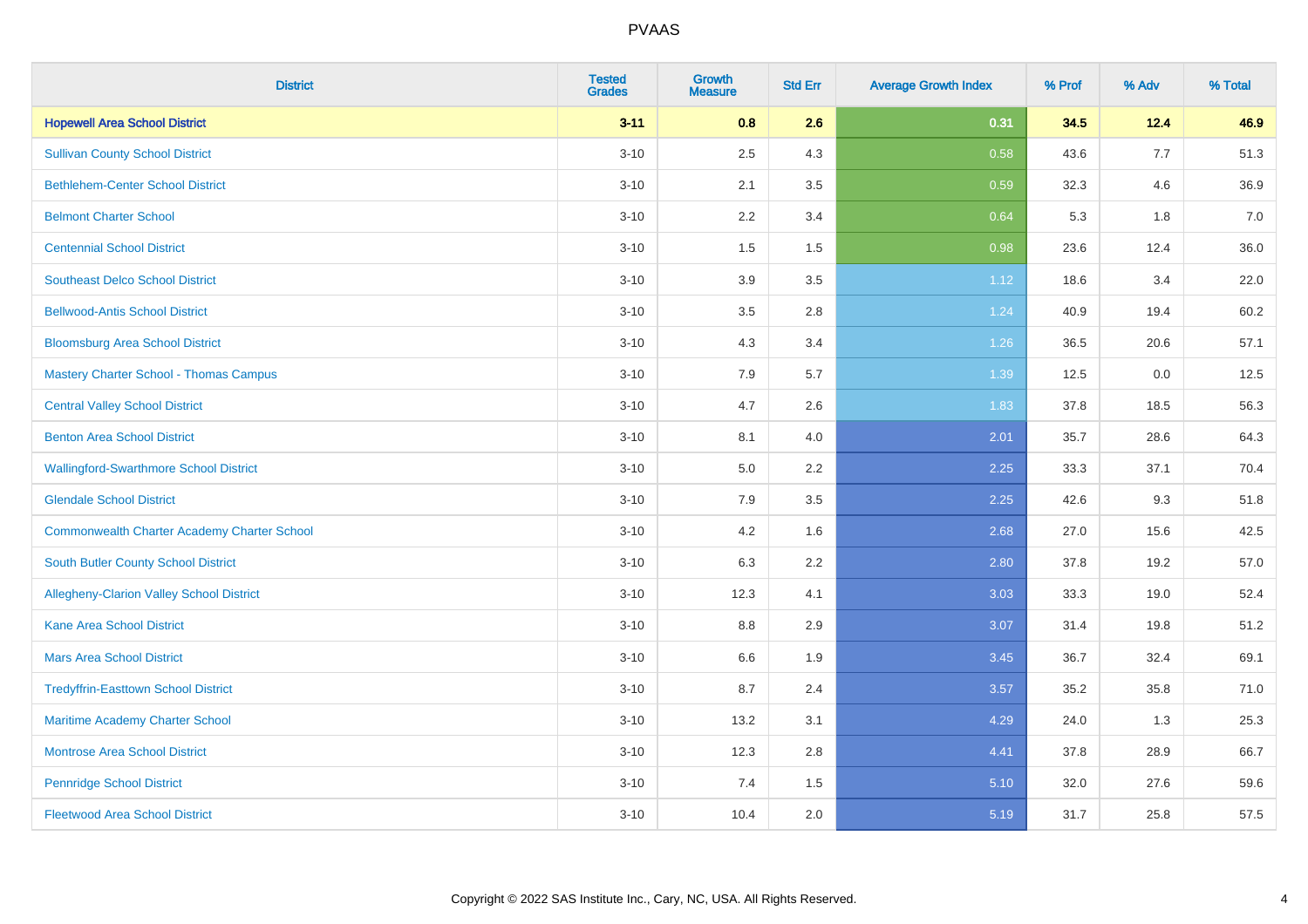| <b>District</b>                              | <b>Tested</b><br><b>Grades</b> | <b>Growth</b><br><b>Measure</b> | <b>Std Err</b> | <b>Average Growth Index</b> | % Prof | % Adv | % Total |
|----------------------------------------------|--------------------------------|---------------------------------|----------------|-----------------------------|--------|-------|---------|
| <b>Hopewell Area School District</b>         | $3 - 11$                       | 0.8                             | 2.6            | 0.31                        | 34.5   | 12.4  | 46.9    |
| <b>Avon Grove School District</b>            | $3 - 10$                       | 7.6                             | 1.4            | 5.29                        | 33.7   | 33.2  | 67.0    |
| <b>Blue Mountain School District</b>         | $3 - 10$                       | 12.2                            | 2.1            | 5.81                        | 30.7   | 26.1  | 56.8    |
| <b>Collegium Charter School</b>              | $3 - 10$                       | 21.2                            | 2.6            | 8.18                        | 25.4   | 16.4  | 41.8    |
| <b>Derry Township School District</b>        | $3 - 10$                       | 20.1                            | 2.0            | 10.20                       | 32.8   | 46.9  | 79.7    |
| <b>Pittsburgh School District</b>            | $3 - 11$                       | $-13.0$                         | 1.1            | $-12.25$                    | 16.1   | 6.5   | 22.6    |
| <b>Butler Area School District</b>           | $3 - 11$                       | $-14.1$                         | 1.5            | $-9.60$                     | 26.4   | 11.1  | 37.5    |
| <b>North Hills School District</b>           | $3 - 11$                       | $-15.8$                         | 1.8            | $-8.84$                     | 26.4   | 19.8  | 46.2    |
| <b>Cheltenham School District</b>            | $3 - 11$                       | $-17.6$                         | 2.0            | $-8.74$                     | 24.4   | 8.3   | 32.6    |
| <b>Williamsport Area School District</b>     | $3 - 11$                       | $-11.7$                         | 1.4            | $-8.29$                     | 18.2   | 10.5  | 28.7    |
| <b>Greater Latrobe School District</b>       | $3 - 11$                       | $-14.1$                         | 2.0            | $-7.14$                     | 41.0   | 12.6  | 53.6    |
| <b>Kennett Consolidated School District</b>  | $3 - 11$                       | $-10.4$                         | 1.7            | $-6.27$                     | 28.7   | 14.0  | 42.7    |
| <b>Big Beaver Falls Area School District</b> | $3 - 11$                       | $-17.9$                         | 2.8            | $-6.27$                     | 9.4    | 2.8   | 12.2    |
| <b>Coatesville Area School District</b>      | $3 - 11$                       | $-9.5$                          | 1.6            | $-5.81$                     | 12.8   | 3.3   | 16.2    |
| <b>Central Cambria School District</b>       | $3 - 11$                       | $-12.7$                         | 2.3            | $-5.61$                     | 19.4   | 7.4   | 26.9    |
| <b>Aliquippa School District</b>             | $3 - 11$                       | $-20.0$                         | 3.6            | $-5.54$                     | 1.7    | 0.0   | 1.7     |
| <b>Frazier School District</b>               | $3 - 11$                       | $-18.9$                         | 3.4            | $-5.49$                     | 18.3   | 1.4   | 19.7    |
| <b>Washington School District</b>            | $3 - 11$                       | $-15.9$                         | 2.9            | $-5.44$                     | 12.9   | 1.7   | 14.7    |
| Philadelphia Academy Charter School          | $3 - 11$                       | $-14.7$                         | 2.7            | $-5.42$                     | 21.6   | 3.9   | 25.5    |
| <b>Bristol Township School District</b>      | $3 - 11$                       | $-7.4$                          | 1.4            | $-5.32$                     | 13.8   | 4.6   | 18.4    |
| <b>Wilkes-Barre Area School District</b>     | $3 - 11$                       | $-12.4$                         | 2.4            | $-5.18$                     | 14.2   | 3.7   | 17.9    |
| <b>East Lycoming School District</b>         | $3 - 11$                       | $-10.9$                         | 2.1            | $-5.08$                     | 22.5   | 8.2   | 30.8    |
| Meyersdale Area School District              | $3 - 11$                       | $-16.1$                         | 3.3            | $-4.94$                     | 20.3   | 5.8   | 26.1    |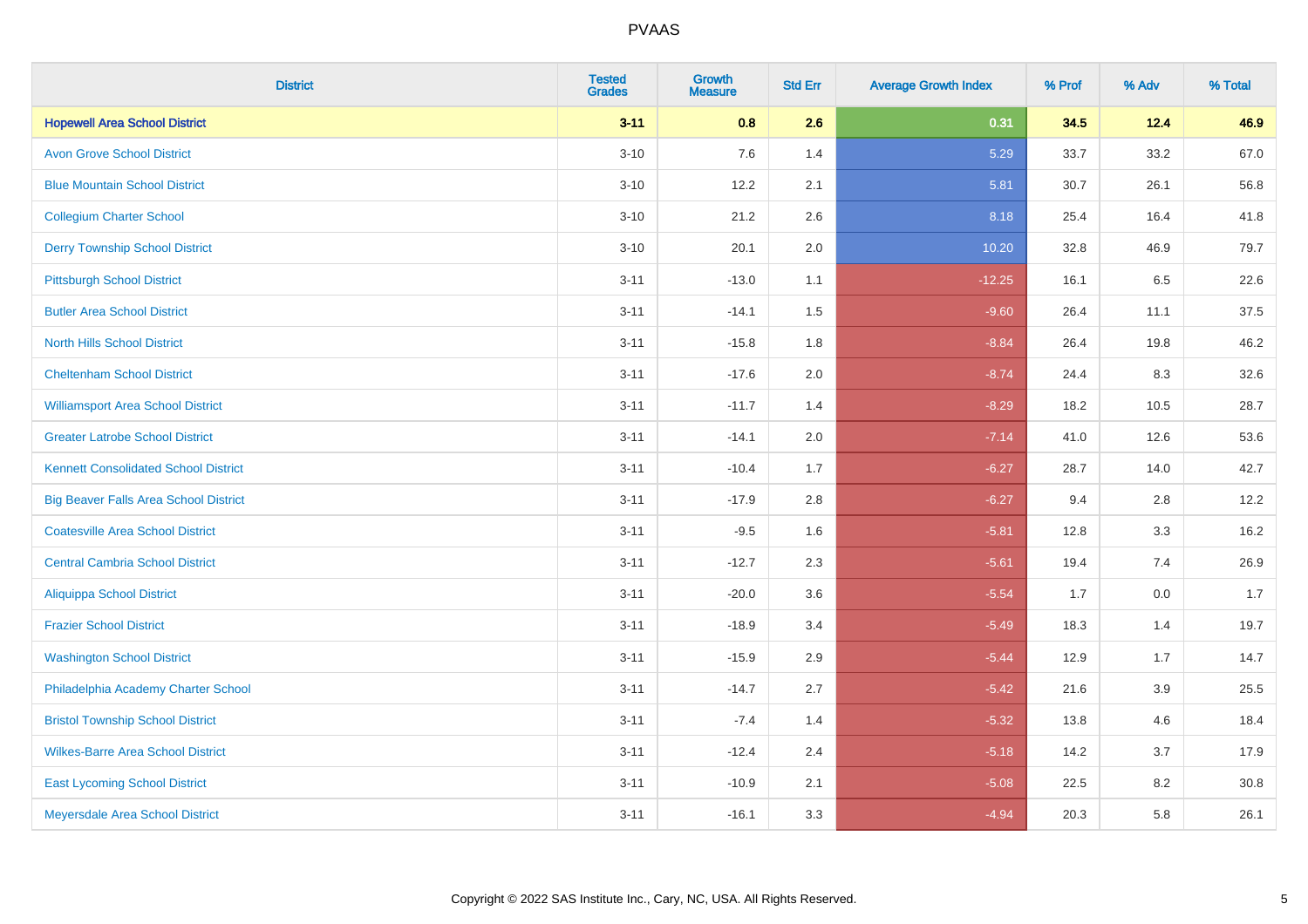| <b>District</b>                               | <b>Tested</b><br><b>Grades</b> | <b>Growth</b><br><b>Measure</b> | <b>Std Err</b> | <b>Average Growth Index</b> | % Prof | % Adv   | % Total |
|-----------------------------------------------|--------------------------------|---------------------------------|----------------|-----------------------------|--------|---------|---------|
| <b>Hopewell Area School District</b>          | $3 - 11$                       | 0.8                             | 2.6            | 0.31                        | 34.5   | 12.4    | 46.9    |
| <b>Trinity Area School District</b>           | $3 - 11$                       | $-8.7$                          | 1.8            | $-4.87$                     | 20.9   | 9.8     | 30.8    |
| <b>Girard School District</b>                 | $3 - 11$                       | $-12.3$                         | 2.6            | $-4.76$                     | 29.7   | 18.9    | 48.6    |
| <b>Fannett-Metal School District</b>          | $3 - 11$                       | $-22.3$                         | 4.8            | $-4.65$                     | 16.4   | 6.6     | 23.0    |
| <b>Derry Area School District</b>             | $3 - 11$                       | $-11.8$                         | 2.6            | $-4.53$                     | 34.8   | 6.1     | 40.9    |
| <b>Northwestern School District</b>           | $3 - 11$                       | $-14.6$                         | 3.2            | $-4.51$                     | 32.5   | 13.7    | 46.2    |
| <b>Dunmore School District</b>                | $3 - 11$                       | $-12.2$                         | 2.7            | $-4.51$                     | 15.0   | 5.3     | 20.4    |
| <b>Hanover Public School District</b>         | $3 - 11$                       | $-12.4$                         | 2.7            | $-4.50$                     | 22.7   | 6.2     | 28.9    |
| Jim Thorpe Area School District               | $3 - 11$                       | $-10.9$                         | 2.4            | $-4.48$                     | 19.5   | $6.0\,$ | 25.5    |
| <b>Greenville Area School District</b>        | $3 - 11$                       | $-13.2$                         | 3.0            | $-4.45$                     | 32.1   | 4.6     | 36.7    |
| <b>Chambersburg Area School District</b>      | $3 - 11$                       | $-5.6$                          | 1.3            | $-4.42$                     | 24.2   | 15.2    | 39.4    |
| <b>General Mclane School District</b>         | $3 - 11$                       | $-10.7$                         | 2.4            | $-4.40$                     | 34.0   | 15.6    | 49.6    |
| <b>Big Spring School District</b>             | $3 - 11$                       | $-9.8$                          | 2.3            | $-4.32$                     | 23.6   | 12.9    | 36.5    |
| <b>Central Dauphin School District</b>        | $3 - 11$                       | $-5.2$                          | 1.2            | $-4.24$                     | 29.3   | 8.7     | 38.0    |
| <b>Chartiers Valley School District</b>       | $3 - 11$                       | $-9.1$                          | 2.1            | $-4.23$                     | 20.7   | 17.4    | 38.0    |
| <b>Central Fulton School District</b>         | $3 - 11$                       | $-13.3$                         | 3.2            | $-4.20$                     | 18.1   | 9.7     | 27.8    |
| <b>Williamsburg Community School District</b> | $3 - 11$                       | $-16.9$                         | 4.1            | $-4.14$                     | 22.4   | $0.0\,$ | 22.4    |
| <b>Moniteau School District</b>               | $3 - 11$                       | $-11.8$                         | 2.9            | $-4.07$                     | 22.6   | 5.0     | 27.6    |
| <b>Mcguffey School District</b>               | $3 - 11$                       | $-12.1$                         | 3.0            | $-4.06$                     | 12.8   | 5.9     | 18.6    |
| <b>Southmoreland School District</b>          | $3 - 11$                       | $-12.5$                         | 3.1            | $-4.04$                     | 33.3   | 15.5    | 48.8    |
| <b>Milton Area School District</b>            | $3 - 11$                       | $-10.1$                         | 2.5            | $-4.04$                     | 23.0   | 11.3    | 34.2    |
| <b>Deer Lakes School District</b>             | $3 - 11$                       | $-10.0$                         | 2.5            | $-4.02$                     | 27.7   | 9.9     | 37.6    |
| <b>Ellwood City Area School District</b>      | $3 - 11$                       | $-12.5$                         | 3.1            | $-4.00$                     | 26.7   | 8.7     | 35.4    |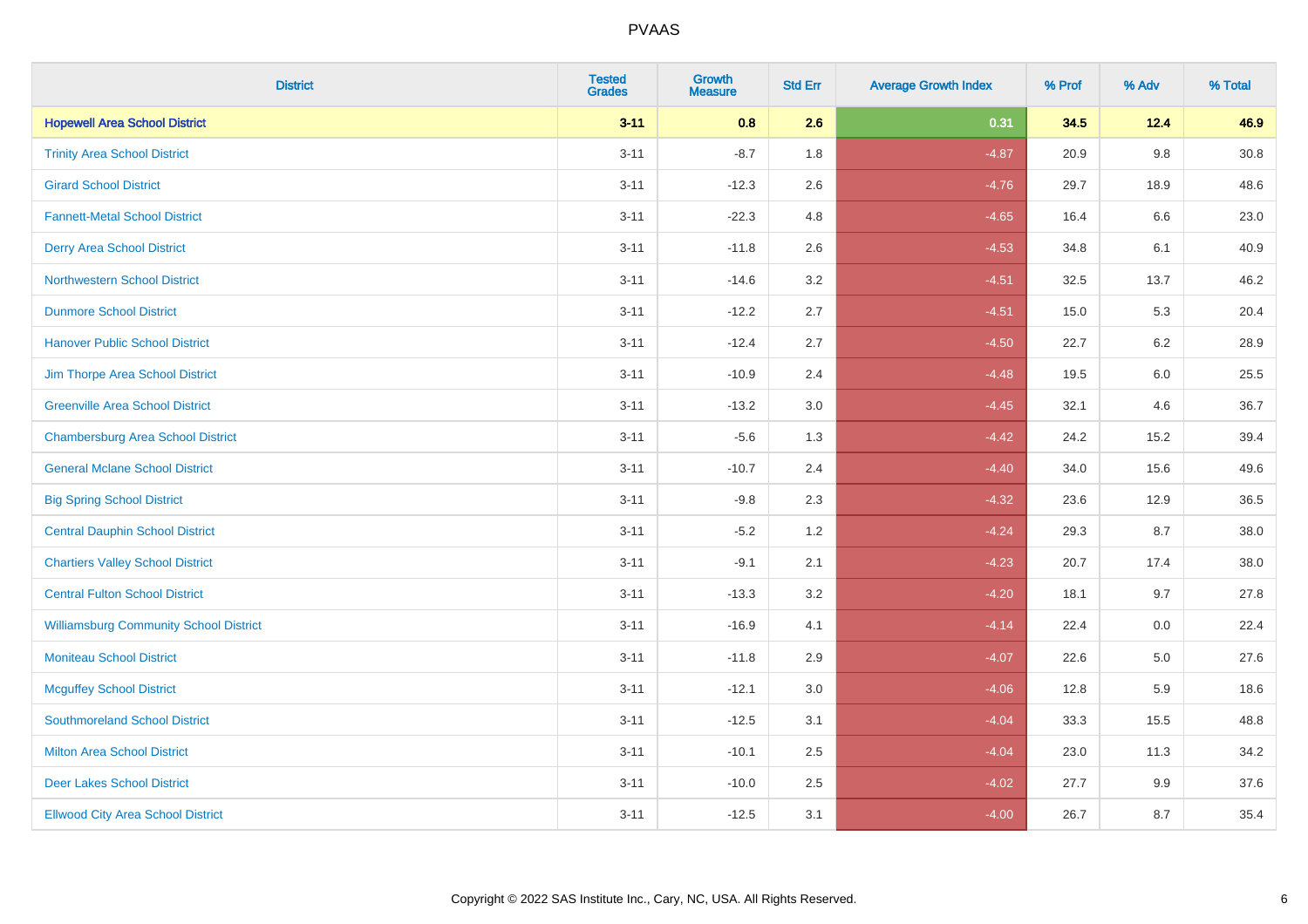| <b>District</b>                           | <b>Tested</b><br><b>Grades</b> | <b>Growth</b><br><b>Measure</b> | <b>Std Err</b> | <b>Average Growth Index</b> | % Prof | % Adv | % Total |
|-------------------------------------------|--------------------------------|---------------------------------|----------------|-----------------------------|--------|-------|---------|
| <b>Hopewell Area School District</b>      | $3 - 11$                       | 0.8                             | 2.6            | 0.31                        | 34.5   | 12.4  | 46.9    |
| <b>Plum Borough School District</b>       | $3 - 11$                       | $-9.4$                          | 2.4            | $-3.98$                     | 32.9   | 27.4  | 60.4    |
| <b>Windber Area School District</b>       | $3 - 11$                       | $-11.9$                         | 3.0            | $-3.94$                     | 41.0   | 10.3  | 51.3    |
| <b>Bethlehem Area School District</b>     | $3 - 11$                       | $-4.5$                          | 1.1            | $-3.91$                     | 20.4   | 11.3  | 31.7    |
| <b>Tacony Academy Charter School</b>      | $3 - 11$                       | $-12.9$                         | 3.3            | $-3.90$                     | 8.6    | 1.4   | 10.0    |
| <b>Pittston Area School District</b>      | $3 - 11$                       | $-8.2$                          | 2.2            | $-3.75$                     | 26.7   | 14.8  | 41.5    |
| <b>Mohawk Area School District</b>        | $3 - 11$                       | $-10.5$                         | 2.8            | $-3.75$                     | 35.1   | 10.6  | 45.7    |
| <b>Shade-Central City School District</b> | $3 - 11$                       | $-14.6$                         | 4.0            | $-3.68$                     | 9.6    | 0.0   | 9.6     |
| Morrisville Borough School District       | $3 - 11$                       | $-13.1$                         | 3.7            | $-3.52$                     | 4.9    | 1.6   | 6.6     |
| Mechanicsburg Area School District        | $3 - 11$                       | $-5.7$                          | 1.6            | $-3.48$                     | 35.1   | 16.0  | 51.2    |
| <b>South Park School District</b>         | $3 - 11$                       | $-8.8$                          | 2.5            | $-3.46$                     | 28.1   | 17.0  | 45.2    |
| <b>Burgettstown Area School District</b>  | $3 - 11$                       | $-11.2$                         | 3.2            | $-3.46$                     | 16.0   | 2.7   | 18.7    |
| <b>Ligonier Valley School District</b>    | $3 - 11$                       | $-10.8$                         | 3.1            | $-3.43$                     | 34.1   | 5.8   | 39.9    |
| <b>Mount Carmel Area School District</b>  | $3 - 11$                       | $-7.9$                          | 2.3            | $-3.38$                     | 18.2   | 4.4   | 22.6    |
| East Stroudsburg Area School District     | $3 - 11$                       | $-4.9$                          | 1.4            | $-3.38$                     | 22.7   | 12.5  | 35.2    |
| <b>Riverview School District</b>          | $3 - 11$                       | $-13.0$                         | 4.0            | $-3.29$                     | 43.1   | 7.8   | 51.0    |
| <b>Canon-Mcmillan School District</b>     | $3 - 11$                       | $-5.0$                          | 1.5            | $-3.25$                     | 30.8   | 28.5  | 59.3    |
| <b>Somerset Area School District</b>      | $3 - 11$                       | $-7.6$                          | 2.4            | $-3.17$                     | 21.0   | 14.5  | 35.5    |
| <b>Parkland School District</b>           | $3 - 11$                       | $-3.7$                          | 1.2            | $-3.17$                     | 31.4   | 30.6  | 62.0    |
| <b>Keystone Oaks School District</b>      | $3 - 11$                       | $-7.2$                          | 2.3            | $-3.14$                     | 30.0   | 11.1  | 41.0    |
| <b>Hanover Area School District</b>       | $3 - 11$                       | $-14.7$                         | 4.7            | $-3.13$                     | 12.1   | 3.0   | 15.2    |
| <b>Greensburg Salem School District</b>   | $3 - 11$                       | $-6.9$                          | 2.2            | $-3.06$                     | 30.3   | 13.3  | 43.6    |
| Gettysburg Area School District           | $3 - 11$                       | $-6.0$                          | 2.0            | $-3.02$                     | 28.8   | 19.6  | 48.5    |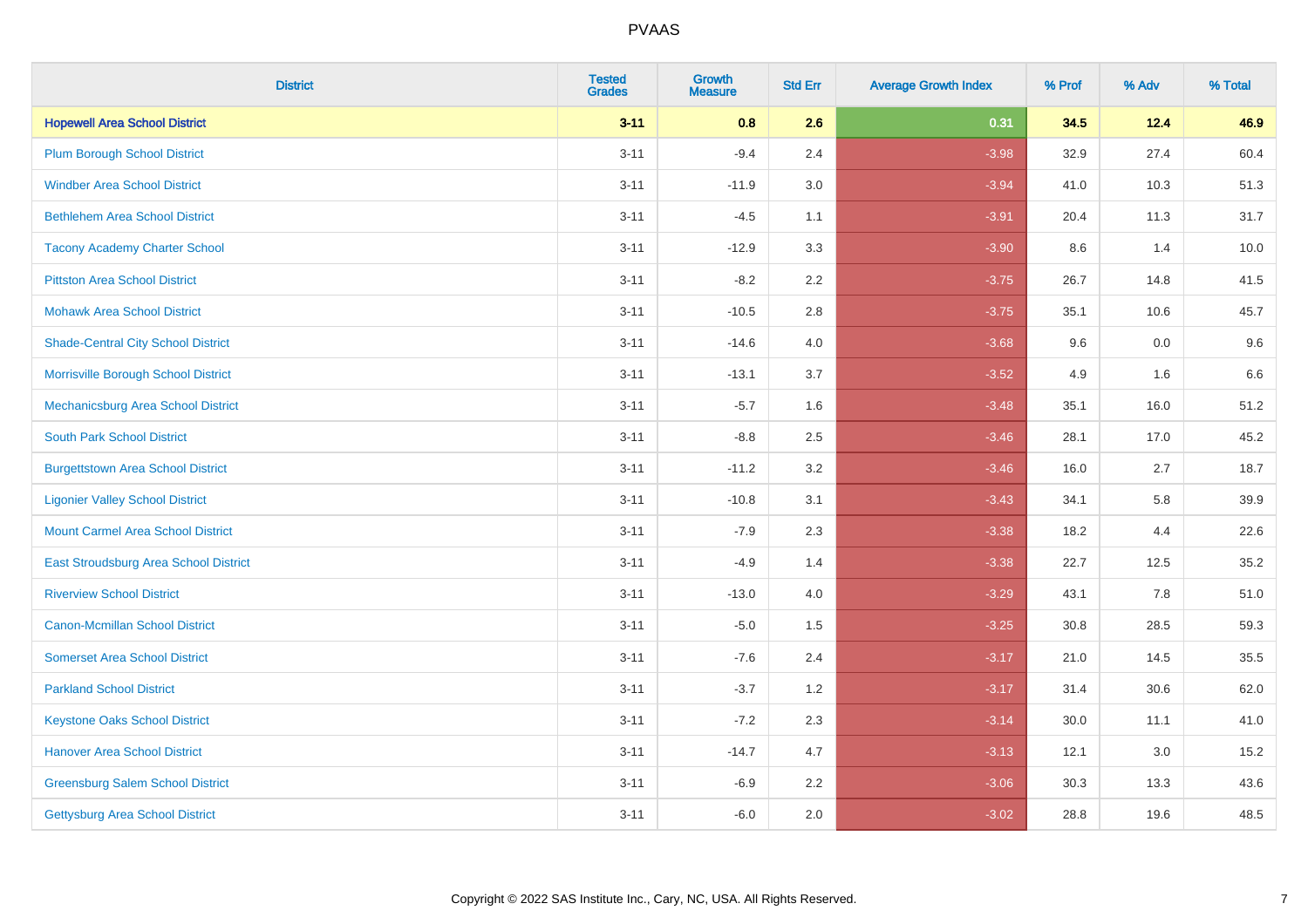| <b>District</b>                              | <b>Tested</b><br><b>Grades</b> | <b>Growth</b><br><b>Measure</b> | <b>Std Err</b> | <b>Average Growth Index</b> | % Prof | % Adv | % Total |
|----------------------------------------------|--------------------------------|---------------------------------|----------------|-----------------------------|--------|-------|---------|
| <b>Hopewell Area School District</b>         | $3 - 11$                       | 0.8                             | 2.6            | 0.31                        | 34.5   | 12.4  | 46.9    |
| <b>Corry Area School District</b>            | $3 - 11$                       | $-6.8$                          | 2.3            | $-3.01$                     | 24.0   | 8.8   | 32.8    |
| <b>Carlisle Area School District</b>         | $3 - 11$                       | $-5.2$                          | 1.7            | $-2.99$                     | 28.0   | 19.3  | 47.3    |
| <b>Montour School District</b>               | $3 - 11$                       | $-6.1$                          | 2.1            | $-2.95$                     | 31.8   | 23.6  | 55.3    |
| <b>Baldwin-Whitehall School District</b>     | $3 - 11$                       | $-5.5$                          | 1.9            | $-2.93$                     | 32.0   | 14.7  | 46.7    |
| Mifflinburg Area School District             | $3 - 11$                       | $-6.0$                          | 2.1            | $-2.87$                     | 32.7   | 13.3  | 46.0    |
| <b>Berwick Area School District</b>          | $3 - 11$                       | $-6.9$                          | 2.4            | $-2.84$                     | 22.3   | 11.5  | 33.8    |
| Southern Columbia Area School District       | $3 - 11$                       | $-8.5$                          | 3.0            | $-2.83$                     | 30.5   | 12.8  | 43.3    |
| <b>Sharon City School District</b>           | $3 - 11$                       | $-6.5$                          | 2.3            | $-2.79$                     | 13.1   | 5.0   | 18.1    |
| <b>Pottsgrove School District</b>            | $3 - 11$                       | $-5.5$                          | 2.0            | $-2.78$                     | 28.6   | 10.3  | 38.8    |
| Karns City Area School District              | $3 - 11$                       | $-7.2$                          | 2.6            | $-2.71$                     | 26.4   | 20.8  | 47.2    |
| <b>Eastern York School District</b>          | $3 - 11$                       | $-6.2$                          | 2.3            | $-2.70$                     | 27.8   | 18.5  | 46.4    |
| <b>Governor Mifflin School District</b>      | $3 - 11$                       | $-4.4$                          | 1.6            | $-2.69$                     | 30.3   | 7.7   | 38.0    |
| <b>Connellsville Area School District</b>    | $3 - 11$                       | $-5.3$                          | 2.0            | $-2.67$                     | 24.2   | 5.0   | 29.1    |
| <b>Blairsville-Saltsburg School District</b> | $3 - 11$                       | $-7.5$                          | 2.8            | $-2.67$                     | 20.1   | 8.2   | 28.3    |
| <b>Richland School District</b>              | $3 - 11$                       | $-6.9$                          | 2.6            | $-2.63$                     | 40.1   | 20.9  | 61.0    |
| <b>Bethel Park School District</b>           | $3 - 11$                       | $-4.4$                          | 1.7            | $-2.62$                     | 40.1   | 27.3  | 67.4    |
| <b>Forbes Road School District</b>           | $3 - 11$                       | $-11.5$                         | 4.7            | $-2.43$                     | 23.1   | 10.3  | 33.3    |
| <b>Redbank Valley School District</b>        | $3 - 11$                       | $-7.5$                          | 3.1            | $-2.41$                     | 12.4   | 10.6  | 23.1    |
| <b>Wyoming Valley West School District</b>   | $3 - 11$                       | $-5.5$                          | 2.3            | $-2.38$                     | 22.2   | 9.2   | 31.4    |
| Mount Pleasant Area School District          | $3 - 11$                       | $-5.4$                          | 2.3            | $-2.37$                     | 33.3   | 8.7   | 42.0    |
| <b>Octorara Area School District</b>         | $3 - 11$                       | $-7.5$                          | 3.2            | $-2.35$                     | 26.1   | 17.0  | 43.2    |
| <b>Riverside School District</b>             | $3 - 11$                       | $-6.2$                          | 2.7            | $-2.33$                     | 20.8   | 17.0  | 37.7    |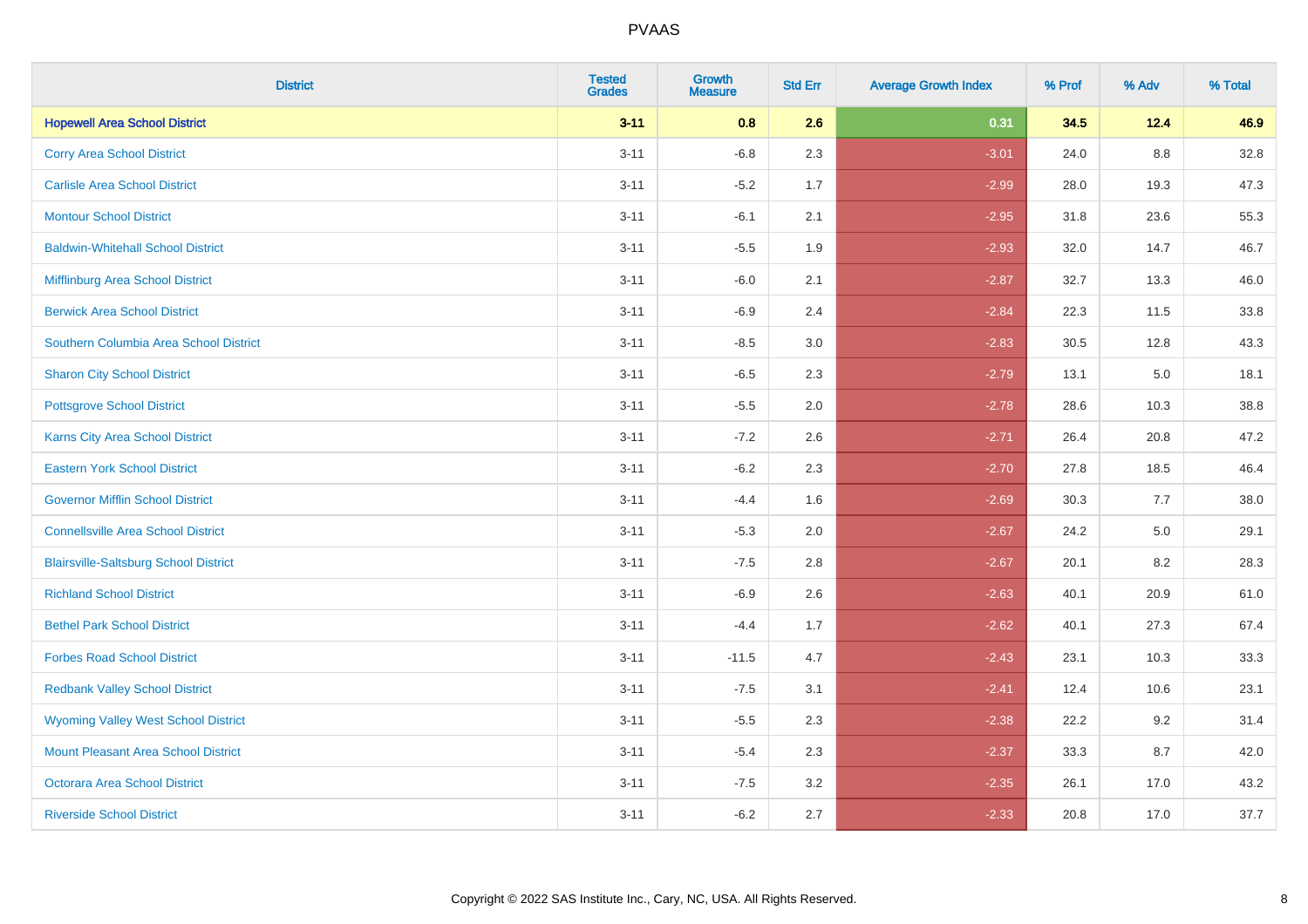| <b>District</b>                                | <b>Tested</b><br><b>Grades</b> | <b>Growth</b><br><b>Measure</b> | <b>Std Err</b> | <b>Average Growth Index</b> | % Prof | % Adv   | % Total |
|------------------------------------------------|--------------------------------|---------------------------------|----------------|-----------------------------|--------|---------|---------|
| <b>Hopewell Area School District</b>           | $3 - 11$                       | 0.8                             | 2.6            | 0.31                        | 34.5   | 12.4    | 46.9    |
| Jamestown Area School District                 | $3 - 11$                       | $-9.5$                          | 4.1            | $-2.33$                     | 41.5   | 4.9     | 46.3    |
| <b>Commodore Perry School District</b>         | $3 - 11$                       | $-10.4$                         | 4.5            | $-2.30$                     | 29.4   | 5.9     | 35.3    |
| <b>Susquenita School District</b>              | $3 - 11$                       | $-5.9$                          | 2.6            | $-2.28$                     | 30.6   | 13.9    | 44.4    |
| <b>Owen J Roberts School District</b>          | $3 - 11$                       | $-3.5$                          | 1.5            | $-2.27$                     | 36.8   | 24.4    | 61.2    |
| <b>Elizabeth Forward School District</b>       | $3 - 11$                       | $-5.5$                          | 2.5            | $-2.25$                     | 32.2   | 12.8    | 45.0    |
| <b>Western Beaver County School District</b>   | $3 - 11$                       | $-9.3$                          | 4.2            | $-2.20$                     | 45.1   | 3.9     | 49.0    |
| North Schuylkill School District               | $3 - 11$                       | $-4.7$                          | 2.2            | $-2.16$                     | 20.2   | 11.7    | 31.9    |
| <b>Elk Lake School District</b>                | $3 - 11$                       | $-6.1$                          | 2.9            | $-2.12$                     | 26.3   | 11.6    | 37.9    |
| <b>East Allegheny School District</b>          | $3 - 11$                       | $-6.4$                          | 3.0            | $-2.11$                     | 21.0   | 7.4     | 28.4    |
| <b>West Greene School District</b>             | $3 - 11$                       | $-8.1$                          | 3.9            | $-2.08$                     | 31.0   | 11.9    | 42.9    |
| <b>Wellsboro Area School District</b>          | $3 - 11$                       | $-6.3$                          | 3.0            | $-2.08$                     | 24.4   | 13.4    | 37.8    |
| <b>Boyertown Area School District</b>          | $3 - 11$                       | $-2.9$                          | 1.4            | $-2.06$                     | 30.8   | 22.6    | 53.4    |
| <b>Freedom Area School District</b>            | $3 - 11$                       | $-6.3$                          | 3.1            | $-2.04$                     | 22.9   | 8.4     | 31.3    |
| <b>Riverside Beaver County School District</b> | $3 - 11$                       | $-5.5$                          | 2.7            | $-2.03$                     | 35.8   | 23.2    | 59.0    |
| <b>Kiski Area School District</b>              | $3 - 11$                       | $-4.0$                          | 2.0            | $-1.99$                     | 23.1   | 18.2    | 41.3    |
| <b>Titusville Area School District</b>         | $3 - 11$                       | $-5.0$                          | 2.5            | $-1.98$                     | 26.5   | $6.8\,$ | 33.3    |
| Lehigh Valley Academy Regional Charter School  | $3 - 11$                       | $-5.9$                          | 3.0            | $-1.98$                     | 20.0   | 7.7     | 27.7    |
| <b>North East School District</b>              | $3 - 11$                       | $-5.3$                          | 2.7            | $-1.97$                     | 31.7   | 24.8    | 56.4    |
| Schuylkill Haven Area School District          | $3 - 11$                       | $-5.3$                          | 2.7            | $-1.96$                     | 22.2   | 11.6    | 33.8    |
| Southern Lehigh School District                | $3 - 11$                       | $-4.1$                          | 2.1            | $-1.94$                     | 39.3   | 28.0    | 67.2    |
| Millersburg Area School District               | $3 - 11$                       | $-6.6$                          | 3.4            | $-1.92$                     | 24.1   | 10.3    | 34.5    |
| Jenkintown School District                     | $3 - 11$                       | $-7.9$                          | 4.1            | $-1.92$                     | 34.1   | 27.3    | 61.4    |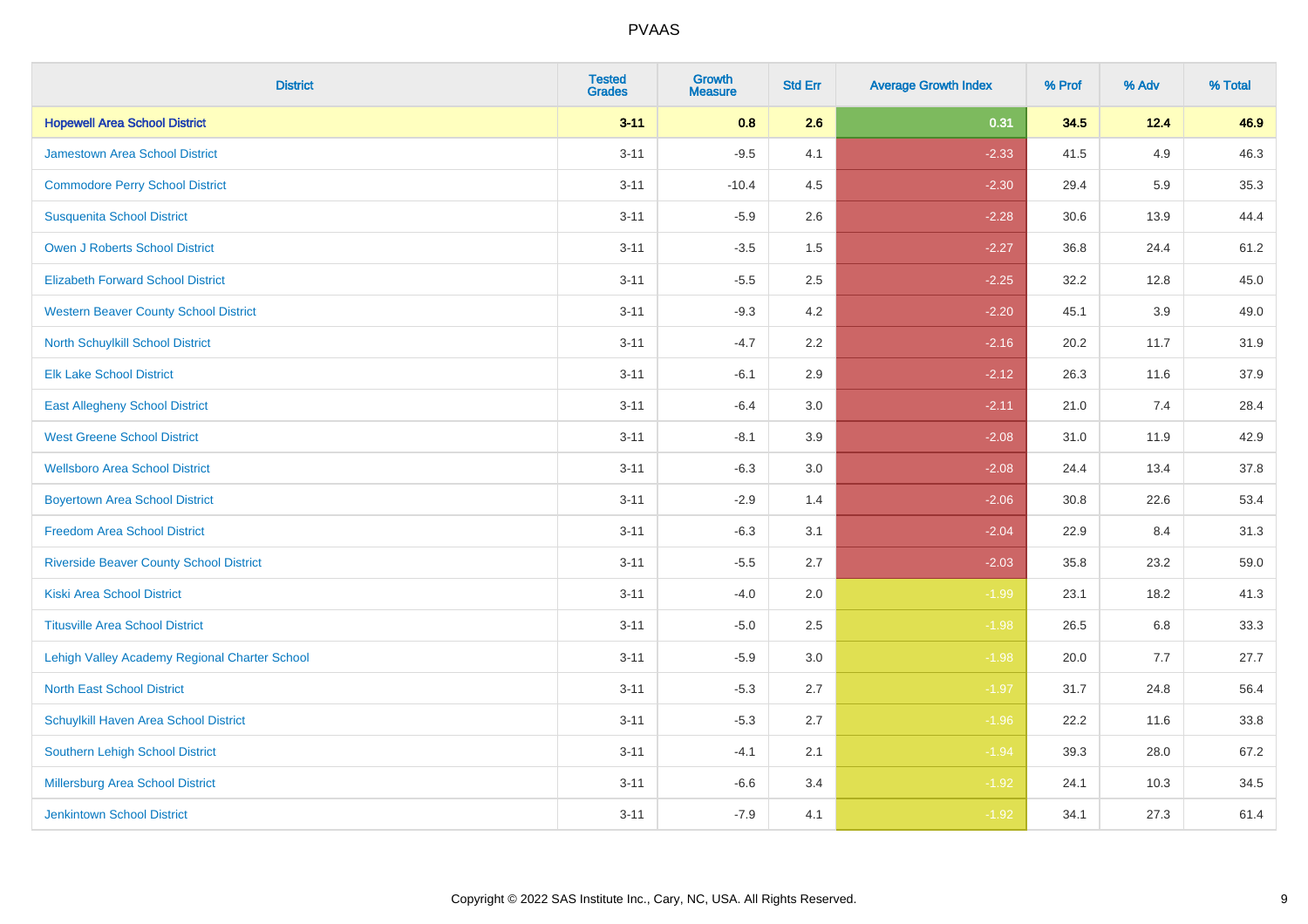| <b>District</b>                            | <b>Tested</b><br><b>Grades</b> | <b>Growth</b><br><b>Measure</b> | <b>Std Err</b> | <b>Average Growth Index</b> | % Prof | % Adv | % Total |
|--------------------------------------------|--------------------------------|---------------------------------|----------------|-----------------------------|--------|-------|---------|
| <b>Hopewell Area School District</b>       | $3 - 11$                       | 0.8                             | 2.6            | 0.31                        | 34.5   | 12.4  | 46.9    |
| <b>Penn Cambria School District</b>        | $3 - 11$                       | $-4.5$                          | 2.4            | $-1.86$                     | 27.3   | 15.8  | 43.2    |
| <b>Montgomery Area School District</b>     | $3 - 11$                       | $-5.8$                          | 3.2            | $-1.83$                     | 25.0   | 11.5  | 36.5    |
| <b>West Chester Area School District</b>   | $3 - 11$                       | $-2.1$                          | 1.2            | $-1.83$                     | 36.4   | 23.2  | 59.6    |
| <b>Pleasant Valley School District</b>     | $3 - 11$                       | $-3.3$                          | 1.8            | $-1.80$                     | 28.5   | 10.4  | 39.0    |
| New Kensington-Arnold School District      | $3 - 11$                       | $-5.8$                          | 3.2            | $-1.80$                     | 10.8   | 1.2   | 12.0    |
| Renaissance Academy Charter School         | $3 - 11$                       | $-5.6$                          | 3.1            | $-1.79$                     | 28.4   | 18.5  | 46.9    |
| <b>Oxford Area School District</b>         | $3 - 11$                       | $-3.1$                          | 1.8            | $-1.77$                     | 27.5   | 14.5  | 42.0    |
| Southern Huntingdon County School District | $3 - 11$                       | $-5.9$                          | 3.4            | $-1.76$                     | 32.8   | 4.9   | 37.7    |
| <b>Union Area School District</b>          | $3 - 11$                       | $-6.5$                          | 3.8            | $-1.70$                     | 30.6   | 12.2  | 42.9    |
| Hatboro-Horsham School District            | $3 - 11$                       | $-2.7$                          | 1.6            | $-1.65$                     | 27.9   | 17.9  | 45.8    |
| <b>Steelton-Highspire School District</b>  | $3 - 11$                       | $-5.3$                          | 3.2            | $-1.65$                     | 13.9   | 0.0   | 13.9    |
| Hollidaysburg Area School District         | $3 - 11$                       | $-2.7$                          | 1.6            | $-1.64$                     | 32.6   | 15.2  | 47.8    |
| <b>Laurel Highlands School District</b>    | $3 - 11$                       | $-3.8$                          | 2.3            | $-1.63$                     | 20.9   | 14.6  | 35.4    |
| Insight PA Cyber Charter School            | $3 - 11$                       | $-9.4$                          | 5.8            | $-1.62$                     | 25.6   | 4.6   | 30.2    |
| <b>Slippery Rock Area School District</b>  | $3 - 11$                       | $-3.8$                          | 2.5            | $-1.56$                     | 30.8   | 21.9  | 52.7    |
| <b>Charleroi School District</b>           | $3 - 11$                       | $-4.3$                          | 2.7            | $-1.55$                     | 22.2   | 15.9  | 38.1    |
| <b>Ridgway Area School District</b>        | $3 - 11$                       | $-6.1$                          | 4.0            | $-1.53$                     | 42.2   | 15.6  | 57.8    |
| <b>Nazareth Area School District</b>       | $3 - 11$                       | $-2.5$                          | 1.7            | $-1.53$                     | 29.2   | 24.6  | 53.8    |
| <b>Crestwood School District</b>           | $3 - 11$                       | $-3.4$                          | 2.2            | $-1.52$                     | 33.1   | 21.7  | 54.9    |
| <b>Towanda Area School District</b>        | $3 - 11$                       | $-4.0$                          | 2.6            | $-1.52$                     | 24.8   | 9.9   | 34.8    |
| <b>Greater Johnstown School District</b>   | $3 - 11$                       | $-3.5$                          | 2.4            | $-1.45$                     | 10.3   | 1.3   | 11.5    |
| Salisbury-Elk Lick School District         | $3 - 11$                       | $-8.4$                          | 5.8            | $-1.45$                     | 33.3   | 5.6   | 38.9    |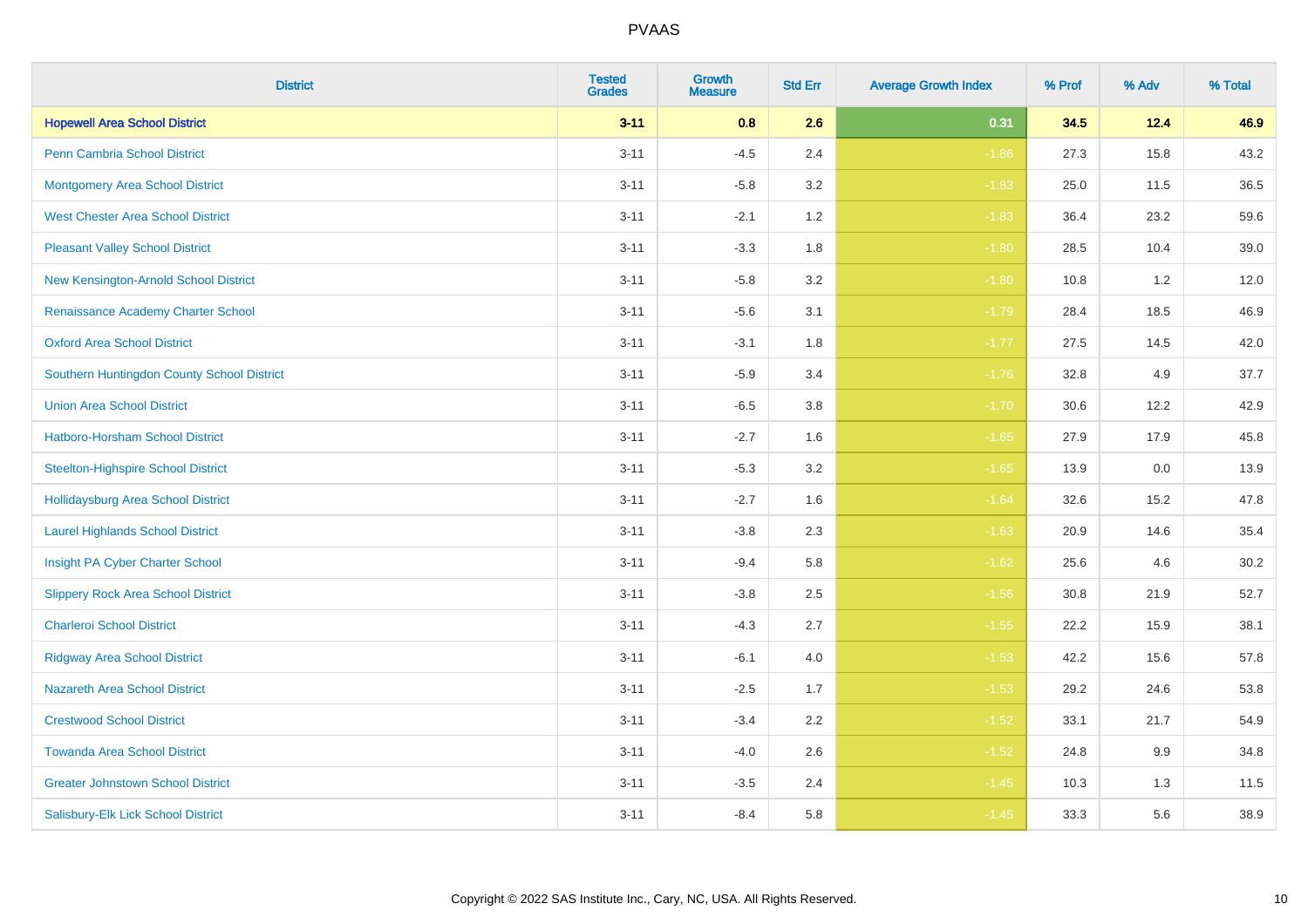| <b>District</b>                              | <b>Tested</b><br><b>Grades</b> | <b>Growth</b><br><b>Measure</b> | <b>Std Err</b> | <b>Average Growth Index</b> | % Prof | % Adv    | % Total |
|----------------------------------------------|--------------------------------|---------------------------------|----------------|-----------------------------|--------|----------|---------|
| <b>Hopewell Area School District</b>         | $3 - 11$                       | 0.8                             | 2.6            | 0.31                        | 34.5   | 12.4     | 46.9    |
| <b>Rochester Area School District</b>        | $3 - 11$                       | $-5.7$                          | 3.9            | $-1.45$                     | 14.9   | 2.1      | 17.0    |
| <b>Middletown Area School District</b>       | $3 - 11$                       | $-3.4$                          | 2.4            | $-1.44$                     | 34.3   | 15.2     | 49.4    |
| <b>Weatherly Area School District</b>        | $3 - 11$                       | $-5.8$                          | 4.0            | $-1.44$                     | 32.1   | 8.9      | 41.1    |
| <b>Franklin Area School District</b>         | $3 - 11$                       | $-3.7$                          | 2.6            | $-1.43$                     | 30.5   | 5.9      | 36.4    |
| <b>Chester-Upland School District</b>        | $3 - 11$                       | $-3.6$                          | 2.6            | $-1.38$                     | 1.6    | 0.0      | 1.6     |
| <b>Dubois Area School District</b>           | $3 - 11$                       | $-2.8$                          | 2.0            | $-1.37$                     | 35.5   | 19.0     | 54.6    |
| <b>Southern Fulton School District</b>       | $3 - 11$                       | $-5.1$                          | 4.0            | $-1.29$                     | 21.7   | 13.0     | 34.8    |
| <b>Shenandoah Valley School District</b>     | $3 - 11$                       | $-4.5$                          | 3.5            | $-1.29$                     | 14.3   | 0.0      | 14.3    |
| <b>Springfield Township School District</b>  | $3 - 11$                       | $-3.9$                          | 3.1            | $-1.27$                     | 37.2   | $30.8\,$ | 68.1    |
| <b>Propel Charter School-Homestead</b>       | $3 - 11$                       | $-5.0$                          | 3.9            | $-1.27$                     | 7.3    | 0.0      | 7.3     |
| <b>Cornell School District</b>               | $3 - 11$                       | $-5.5$                          | 4.6            | $-1.20$                     | 11.3   | 3.2      | 14.5    |
| <b>Susquehanna Community School District</b> | $3 - 11$                       | $-4.5$                          | $3.8\,$        | $-1.19$                     | 31.9   | $8.8\,$  | 40.7    |
| <b>Shaler Area School District</b>           | $3 - 11$                       | $-2.1$                          | 1.8            | $-1.18$                     | 32.0   | 13.0     | 45.0    |
| Northwestern Lehigh School District          | $3 - 11$                       | $-2.4$                          | 2.1            | $-1.14$                     | 41.7   | 17.9     | 59.5    |
| <b>Shamokin Area School District</b>         | $3 - 11$                       | $-2.6$                          | 2.5            | $-1.06$                     | 19.6   | 9.8      | 29.3    |
| <b>Sugar Valley Rural Charter School</b>     | $3 - 11$                       | $-3.6$                          | 3.7            | $-0.98$                     | 10.3   | 0.0      | 10.3    |
| <b>Uniontown Area School District</b>        | $3 - 11$                       | $-2.8$                          | 3.1            | $-0.91$                     | 31.7   | 7.3      | 39.0    |
| <b>Minersville Area School District</b>      | $3 - 11$                       | $-2.9$                          | 3.4            | $-0.86$                     | 27.4   | 9.7      | 37.1    |
| <b>Northgate School District</b>             | $3 - 11$                       | $-3.0$                          | 3.4            | $-0.85$                     | 35.6   | 6.8      | 42.4    |
| Albert Gallatin Area School District         | $3 - 11$                       | $-1.7$                          | 2.3            | $-0.72$                     | 31.9   | 20.7     | 52.7    |
| <b>Norwin School District</b>                | $3 - 11$                       | $-1.1$                          | 1.6            | $-0.70$                     | 37.7   | 27.6     | 65.2    |
| Northern Bedford County School District      | $3 - 11$                       | $-2.3$                          | 3.3            | $-0.69$                     | 26.2   | 16.9     | 43.1    |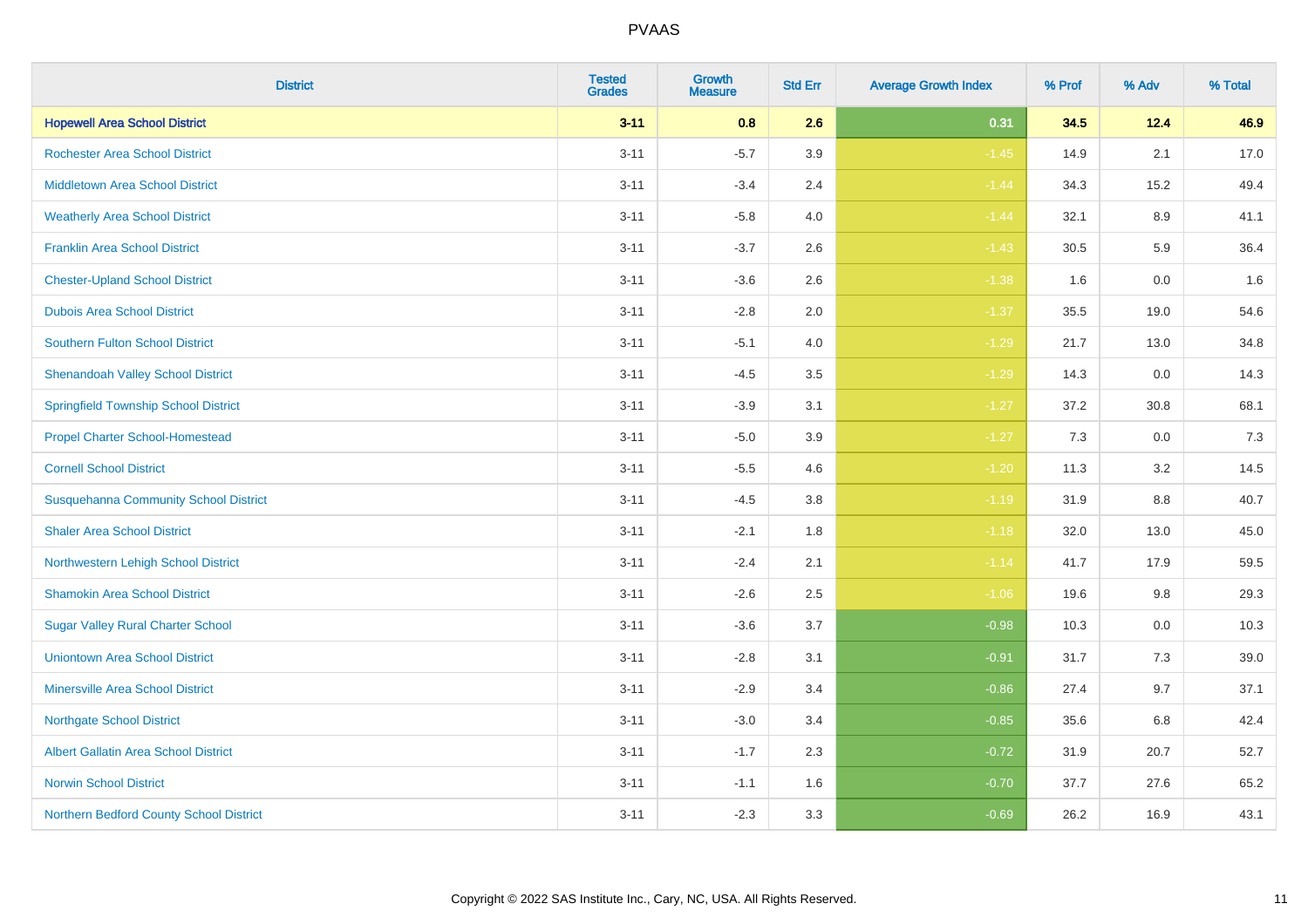| <b>District</b>                             | <b>Tested</b><br><b>Grades</b> | <b>Growth</b><br><b>Measure</b> | <b>Std Err</b> | <b>Average Growth Index</b> | % Prof | % Adv | % Total |
|---------------------------------------------|--------------------------------|---------------------------------|----------------|-----------------------------|--------|-------|---------|
| <b>Hopewell Area School District</b>        | $3 - 11$                       | 0.8                             | 2.6            | 0.31                        | 34.5   | 12.4  | 46.9    |
| <b>New Brighton Area School District</b>    | $3 - 11$                       | $-2.1$                          | 3.2            | $-0.65$                     | 31.5   | 11.1  | 42.6    |
| Propel Charter School - Braddock Hills      | $3 - 11$                       | $-2.1$                          | 3.3            | $-0.63$                     | 4.8    | 3.2   | 8.1     |
| <b>Lebanon School District</b>              | $3 - 11$                       | $-1.2$                          | 1.9            | $-0.63$                     | 15.2   | 6.4   | 21.6    |
| <b>Carlynton School District</b>            | $3 - 11$                       | $-2.0$                          | 3.2            | $-0.62$                     | 27.9   | 5.2   | 33.1    |
| <b>Exeter Township School District</b>      | $3 - 11$                       | $-1.0$                          | 1.7            | $-0.58$                     | 27.2   | 15.6  | 42.8    |
| South Eastern School District               | $3 - 11$                       | $-1.0$                          | 1.8            | $-0.55$                     | 36.4   | 17.1  | 53.5    |
| <b>Highlands School District</b>            | $3 - 11$                       | $-1.3$                          | 2.3            | $-0.55$                     | 32.6   | 10.5  | 43.0    |
| <b>Lakeview School District</b>             | $3 - 11$                       | $-1.9$                          | 3.5            | $-0.53$                     | 41.5   | 12.3  | 53.8    |
| <b>York Academy Regional Charter School</b> | $3 - 11$                       | $-2.3$                          | 4.4            | $-0.52$                     | 23.5   | 2.0   | 25.5    |
| <b>Allegheny Valley School District</b>     | $3 - 11$                       | $-1.9$                          | 3.9            | $-0.48$                     | 31.8   | 11.4  | 43.2    |
| <b>Schuylkill Valley School District</b>    | $3 - 11$                       | $-1.0$                          | 2.2            | $-0.47$                     | 29.8   | 20.2  | 50.0    |
| <b>Chichester School District</b>           | $3 - 11$                       | $-1.8$                          | 4.2            | $-0.44$                     | 40.0   | 14.0  | 54.0    |
| <b>Farrell Area School District</b>         | $3 - 11$                       | $-1.9$                          | 4.2            | $-0.44$                     | 9.3    | 11.6  | 20.9    |
| <b>Burrell School District</b>              | $3 - 11$                       | $-1.5$                          | 3.3            | $-0.44$                     | 27.8   | 17.7  | 45.6    |
| <b>Forest Area School District</b>          | $3 - 11$                       | $-1.8$                          | 4.7            | $-0.37$                     | 18.9   | 15.1  | 34.0    |
| <b>Westmont Hilltop School District</b>     | $3 - 11$                       | $-1.0$                          | 2.8            | $-0.36$                     | 33.3   | 14.7  | 48.0    |
| <b>Pine Grove Area School District</b>      | $3 - 11$                       | $-1.1$                          | 3.0            | $-0.36$                     | 29.5   | 14.3  | 43.8    |
| <b>Everett Area School District</b>         | $3 - 11$                       | $-1.1$                          | 3.1            | $-0.34$                     | 34.2   | 13.2  | 47.4    |
| <b>Palmerton Area School District</b>       | $3 - 11$                       | $-0.9$                          | 2.7            | $-0.34$                     | 34.3   | 14.3  | 48.6    |
| <b>Clairton City School District</b>        | $3 - 11$                       | $-1.6$                          | 5.0            | $-0.32$                     | 3.8    | 0.5   | 4.4     |
| South Allegheny School District             | $3 - 11$                       | $-0.9$                          | 3.1            | $-0.30$                     | 23.8   | 2.5   | 26.2    |
| <b>Northern Lebanon School District</b>     | $3 - 11$                       | $-0.7$                          | 2.3            | $-0.29$                     | 18.8   | 6.8   | 25.6    |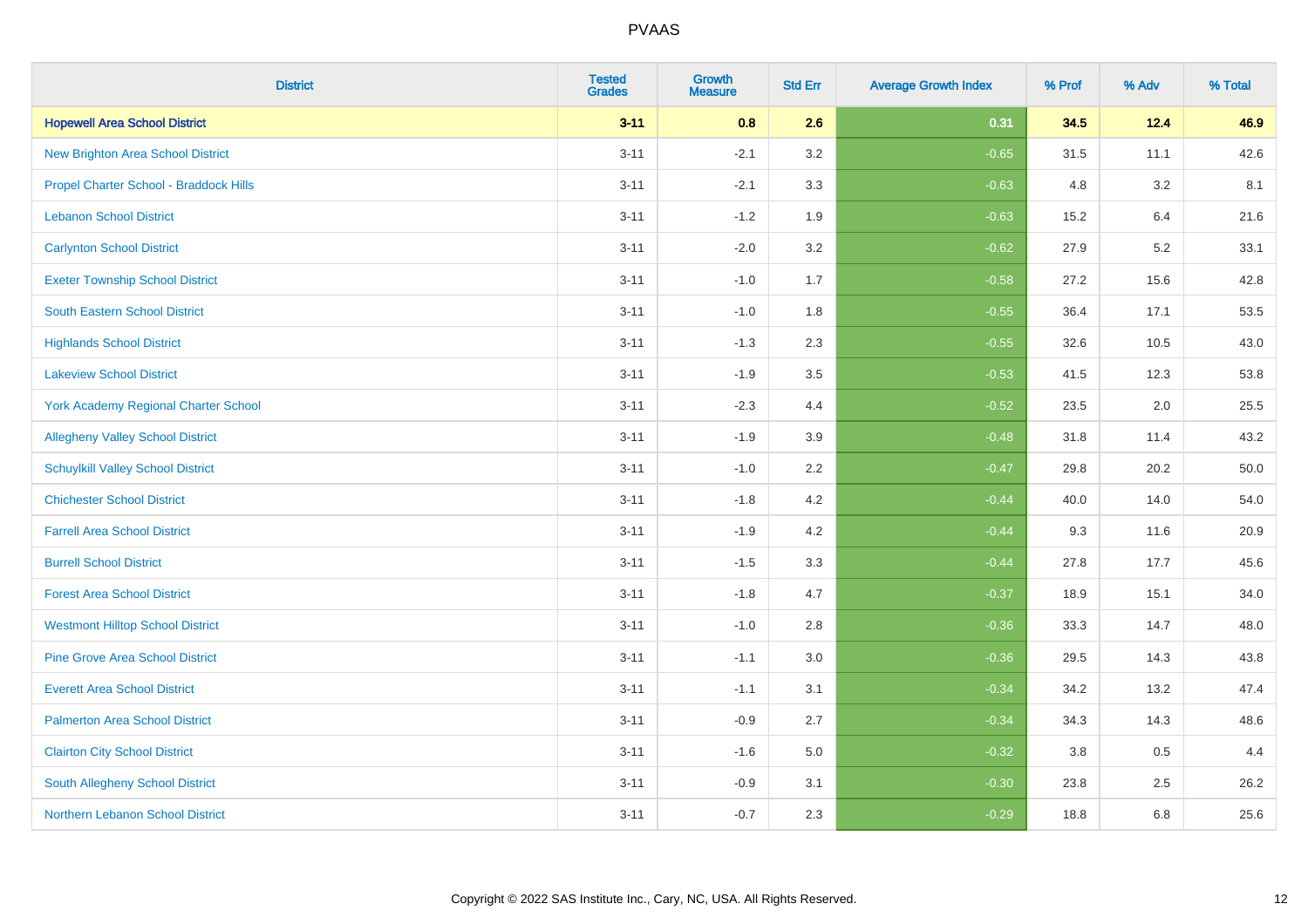| <b>District</b>                                  | <b>Tested</b><br><b>Grades</b> | <b>Growth</b><br><b>Measure</b> | <b>Std Err</b> | <b>Average Growth Index</b> | % Prof | % Adv | % Total |
|--------------------------------------------------|--------------------------------|---------------------------------|----------------|-----------------------------|--------|-------|---------|
| <b>Hopewell Area School District</b>             | $3 - 11$                       | 0.8                             | 2.6            | 0.31                        | 34.5   | 12.4  | 46.9    |
| <b>Blacklick Valley School District</b>          | $3 - 11$                       | $-0.9$                          | 3.9            | $-0.23$                     | 7.7    | 7.7   | 15.4    |
| <b>Claysburg-Kimmel School District</b>          | $3 - 11$                       | $-1.2$                          | 5.2            | $-0.22$                     | 5.0    | 0.0   | $5.0$   |
| Jeannette City School District                   | $3 - 11$                       | $-0.7$                          | 3.4            | $-0.20$                     | 26.8   | 4.1   | 30.9    |
| South Side Area School District                  | $3 - 11$                       | $-0.6$                          | 3.1            | $-0.19$                     | 24.0   | 28.0  | 52.0    |
| <b>Central Greene School District</b>            | $3 - 11$                       | $-0.4$                          | 2.5            | $-0.15$                     | 27.8   | 14.8  | 42.6    |
| <b>Greencastle-Antrim School District</b>        | $3 - 11$                       | $-0.3$                          | 2.0            | $-0.14$                     | 30.9   | 22.2  | 53.1    |
| <b>Otto-Eldred School District</b>               | $3 - 11$                       | $-0.5$                          | 3.5            | $-0.13$                     | 35.8   | 10.5  | 46.3    |
| <b>Fairfield Area School District</b>            | $3 - 11$                       | $-0.5$                          | 3.6            | $-0.13$                     | 43.9   | 6.1   | 50.0    |
| <b>Wilson Area School District</b>               | $3 - 11$                       | $-0.3$                          | 2.4            | $-0.12$                     | 35.4   | 14.6  | 50.0    |
| <b>Harrisburg City School District</b>           | $3 - 11$                       | $-0.2$                          | 2.0            | $-0.11$                     | 6.0    | 2.0   | 8.0     |
| <b>Brockway Area School District</b>             | $3 - 11$                       | $-0.4$                          | 3.5            | $-0.11$                     | 41.2   | 13.8  | 55.0    |
| <b>Northern Cambria School District</b>          | $3 - 11$                       | $-0.3$                          | 3.4            | $-0.09$                     | 26.5   | 1.2   | 27.7    |
| <b>Warren County School District</b>             | $3 - 11$                       | $-0.1$                          | 1.6            | $-0.06$                     | 26.7   | 9.7   | 36.4    |
| Southern Tioga School District                   | $3 - 11$                       | $-0.1$                          | 2.8            | $-0.03$                     | 26.3   | 10.3  | 36.6    |
| Penn Hills School District                       | $3 - 11$                       | 0.0                             | 2.4            | 0.02                        | 18.4   | 7.1   | 25.6    |
| Community Academy Of Philadelphia Charter School | $3 - 11$                       | 0.1                             | 2.6            | 0.06                        | 9.7    | 2.6   | 12.4    |
| <b>Tidioute Community Charter School</b>         | $3 - 11$                       | 0.8                             | 4.4            | 0.19                        | 18.1   | 6.9   | 25.0    |
| Hamburg Area School District                     | $3 - 11$                       | 0.6                             | 2.4            | 0.25                        | 28.0   | 15.5  | 43.6    |
| <b>Shippensburg Area School District</b>         | $3 - 11$                       | 0.5                             | 1.8            | 0.26                        | 23.5   | 22.8  | 46.3    |
| <b>Jersey Shore Area School District</b>         | $3 - 11$                       | 0.7                             | 2.5            | 0.27                        | 39.3   | 13.6  | 52.9    |
| <b>New Foundations Charter School</b>            | $3 - 11$                       | 0.6                             | 2.2            | 0.29                        | 22.4   | 4.0   | 26.4    |
| <b>Hopewell Area School District</b>             | $3 - 11$                       | 0.8                             | 2.6            | 0.31                        | 34.5   | 12.4  | 46.9    |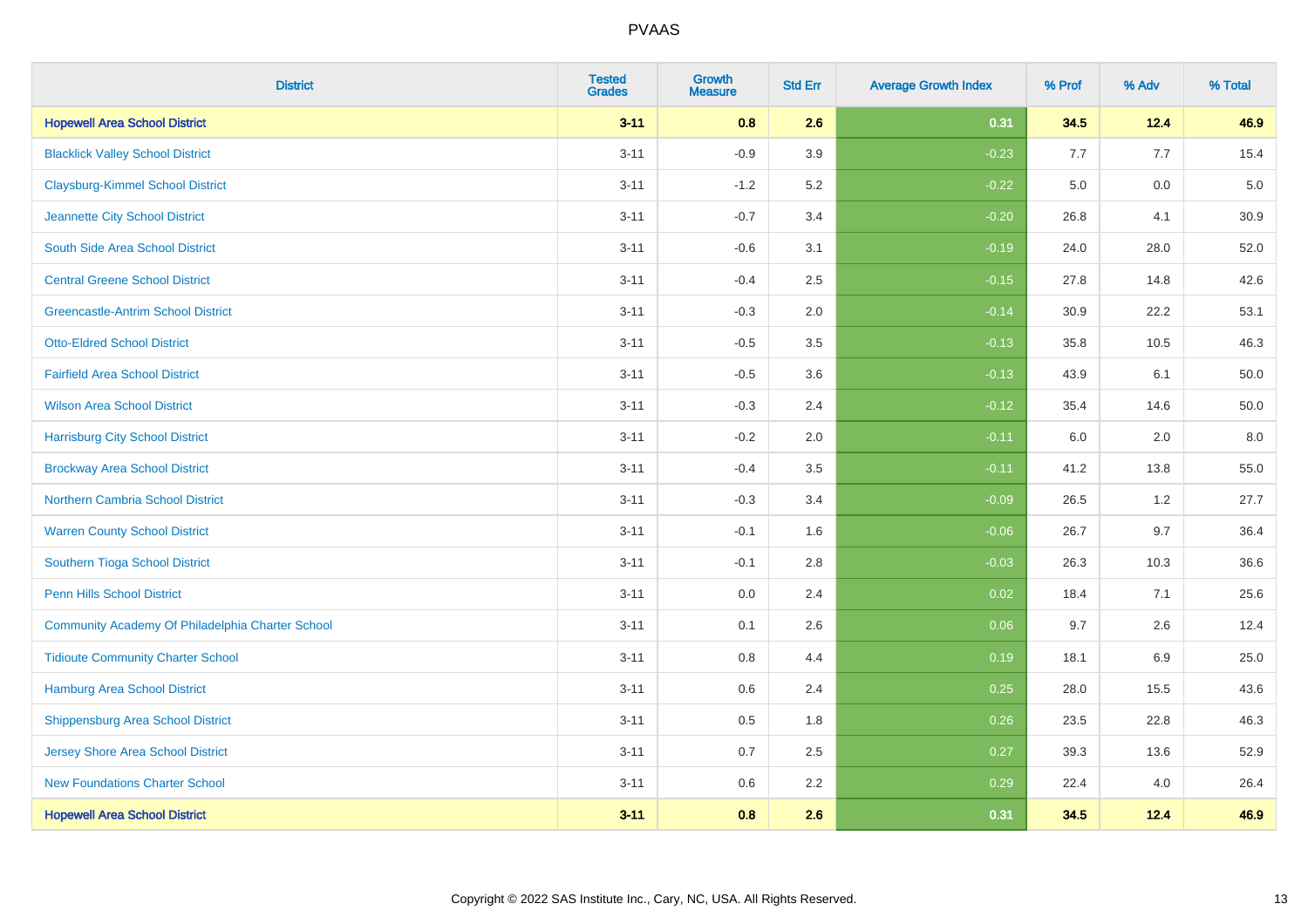| <b>District</b>                                | <b>Tested</b><br><b>Grades</b> | <b>Growth</b><br><b>Measure</b> | <b>Std Err</b> | <b>Average Growth Index</b> | % Prof | % Adv | % Total |
|------------------------------------------------|--------------------------------|---------------------------------|----------------|-----------------------------|--------|-------|---------|
| <b>Hopewell Area School District</b>           | $3 - 11$                       | 0.8                             | 2.6            | 0.31                        | 34.5   | 12.4  | 46.9    |
| <b>North Star School District</b>              | $3 - 11$                       | 1.1                             | 3.3            | 0.34                        | 26.2   | 20.0  | 46.2    |
| <b>Wattsburg Area School District</b>          | $3 - 11$                       | 1.0                             | 2.7            | 0.36                        | 20.4   | 12.4  | 32.7    |
| <b>Upper Adams School District</b>             | $3 - 11$                       | 0.9                             | 2.5            | 0.37                        | 33.0   | 17.0  | 50.0    |
| Pennsylvania Cyber Charter School              | $3 - 11$                       | 0.6                             | 1.5            | 0.37                        | 20.8   | 8.1   | 28.9    |
| <b>Reach Cyber Charter School</b>              | $3 - 11$                       | 1.4                             | 3.6            | 0.40                        | 32.9   | 15.2  | 48.1    |
| <b>Austin Area School District</b>             | $3 - 11$                       | 2.6                             | 6.0            | 0.43                        | 25.0   | 18.8  | 43.8    |
| <b>Brentwood Borough School District</b>       | $3 - 11$                       | 1.3                             | 3.0            | 0.44                        | 20.2   | 16.0  | 36.2    |
| Juniata Valley School District                 | $3 - 11$                       | 1.6                             | 3.2            | 0.51                        | 23.1   | 9.4   | 32.5    |
| Shenango Area School District                  | $3 - 11$                       | 1.7                             | 3.2            | 0.52                        | 41.4   | 13.8  | 55.3    |
| <b>Seneca Valley School District</b>           | $3 - 11$                       | 0.8                             | 1.4            | 0.54                        | 40.6   | 25.2  | 65.8    |
| <b>Oley Valley School District</b>             | $3 - 11$                       | 1.4                             | 2.4            | 0.56                        | 37.4   | 23.9  | 61.4    |
| <b>Upper Moreland Township School District</b> | $3 - 11$                       | 1.1                             | 2.0            | 0.56                        | 24.8   | 26.6  | 51.3    |
| <b>Bensalem Township School District</b>       | $3 - 11$                       | 1.0                             | 1.6            | 0.63                        | 24.3   | 10.7  | 34.9    |
| <b>Springfield School District</b>             | $3 - 11$                       | 1.2                             | 1.7            | 0.69                        | 31.8   | 25.2  | 56.9    |
| <b>Williams Valley School District</b>         | $3 - 11$                       | 2.6                             | 3.7            | 0.69                        | 17.0   | 5.1   | 22.0    |
| <b>Mercer Area School District</b>             | $3 - 11$                       | $2.2\,$                         | 3.1            | 0.70                        | 24.4   | 11.8  | 36.2    |
| <b>Forest Hills School District</b>            | $3 - 11$                       | 1.8                             | 2.5            | 0.71                        | 28.8   | 10.3  | 39.1    |
| <b>Tunkhannock Area School District</b>        | $3 - 11$                       | 1.4                             | 2.0            | 0.71                        | 29.8   | 18.1  | 47.9    |
| <b>School Lane Charter School</b>              | $3 - 11$                       | 2.6                             | 3.6            | 0.72                        | 23.1   | 18.7  | 41.8    |
| <b>Lewisburg Area School District</b>          | $3 - 11$                       | 1.7                             | 2.4            | 0.72                        | 35.9   | 35.9  | 71.8    |
| <b>Penn-Delco School District</b>              | $3 - 11$                       | 1.3                             | 1.8            | 0.75                        | 26.5   | 12.6  | 39.1    |
| <b>Moon Area School District</b>               | $3 - 11$                       | 1.5                             | 1.8            | 0.86                        | 34.5   | 25.5  | 60.0    |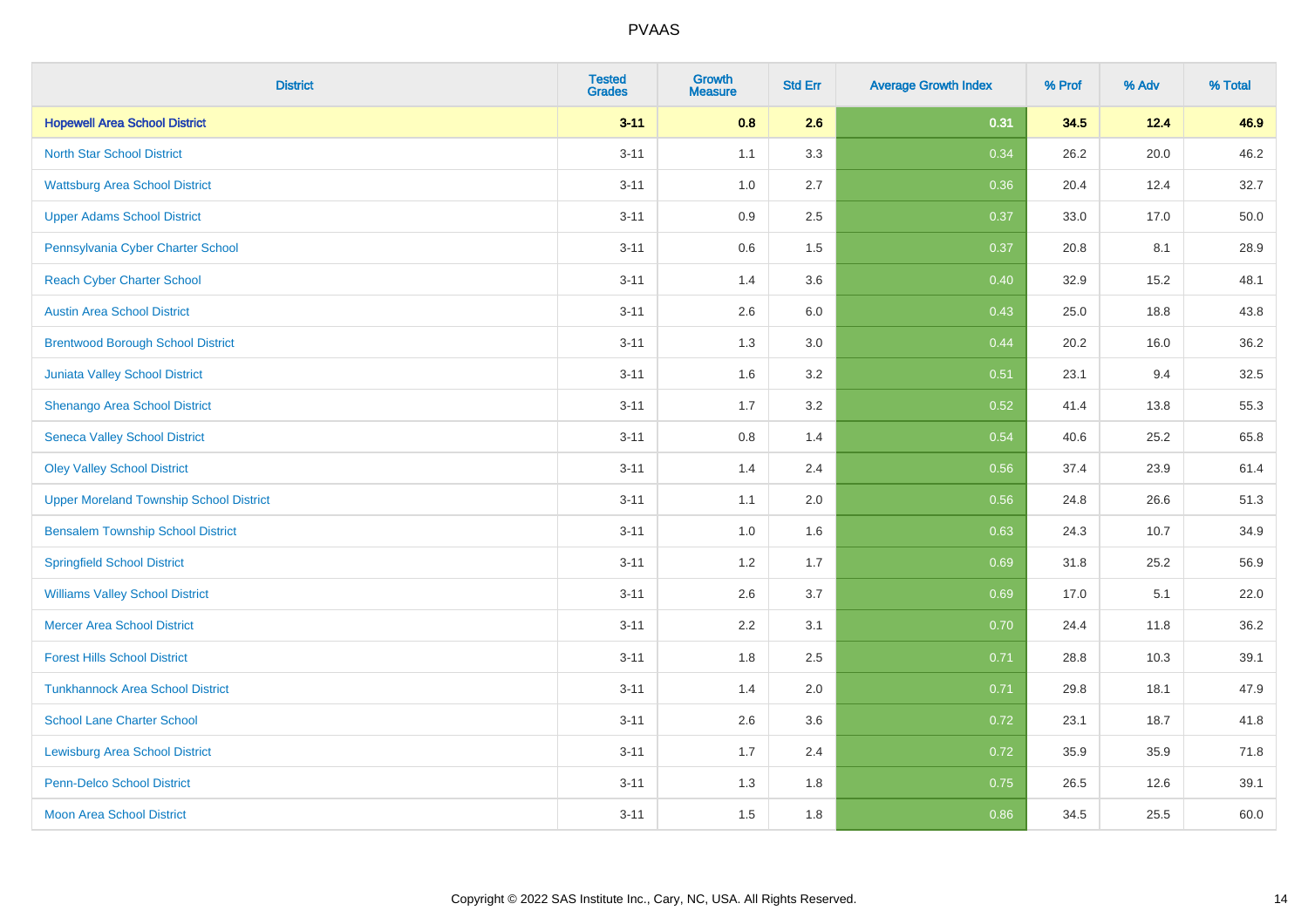| <b>District</b>                           | <b>Tested</b><br><b>Grades</b> | <b>Growth</b><br><b>Measure</b> | <b>Std Err</b> | <b>Average Growth Index</b> | % Prof | % Adv | % Total |
|-------------------------------------------|--------------------------------|---------------------------------|----------------|-----------------------------|--------|-------|---------|
| <b>Hopewell Area School District</b>      | $3 - 11$                       | 0.8                             | 2.6            | 0.31                        | 34.5   | 12.4  | 46.9    |
| <b>Blackhawk School District</b>          | $3 - 11$                       | 2.0                             | 2.3            | 0.87                        | 34.6   | 20.7  | 55.3    |
| Aspira Bilingual Cyber Charter School     | $3 - 11$                       | 5.1                             | 5.8            | 0.87                        | 4.8    | 0.0   | 4.8     |
| Hope For Hyndman Charter School           | $3 - 11$                       | 5.1                             | 5.8            | 0.88                        | 14.3   | 7.1   | 21.4    |
| <b>Clarion Area School District</b>       | $3 - 11$                       | 3.2                             | 3.7            | 0.88                        | 31.7   | 13.3  | 45.0    |
| West Jefferson Hills School District      | $3 - 11$                       | 1.9                             | 1.9            | 0.99                        | 34.8   | 27.3  | 62.1    |
| <b>Galeton Area School District</b>       | $3 - 11$                       | 5.4                             | 5.4            | $1.01$                      | 33.3   | 22.2  | 55.6    |
| <b>Sharpsville Area School District</b>   | $3 - 11$                       | 3.8                             | 3.7            | 1.04                        | 41.1   | 23.2  | 64.3    |
| <b>Bermudian Springs School District</b>  | $3 - 11$                       | 2.5                             | 2.4            | 1.05                        | 31.8   | 23.5  | 55.3    |
| <b>Haverford Township School District</b> | $3 - 11$                       | 1.4                             | 1.4            | 1.05                        | 36.7   | 26.3  | 63.0    |
| <b>Athens Area School District</b>        | $3 - 11$                       | 2.6                             | 2.3            | 1.11                        | 34.9   | 12.3  | 47.3    |
| Esperanza Cyber Charter School            | $3 - 11$                       | 7.1                             | 6.1            | 1.15                        | 8.8    | 2.9   | 11.8    |
| <b>Solanco School District</b>            | $3 - 11$                       | 2.2                             | 1.8            | 1.18                        | 27.2   | 15.0  | 42.3    |
| Johnsonburg Area School District          | $3 - 11$                       | 5.0                             | 3.9            | 1.27                        | 35.5   | 11.8  | 47.4    |
| Pennsylvania Virtual Charter School       | $3 - 11$                       | 4.4                             | 3.4            | 1.31                        | 29.8   | 21.2  | 51.0    |
| <b>Ringgold School District</b>           | $3 - 11$                       | 2.9                             | 2.2            | 1.32                        | 23.8   | 13.3  | 37.1    |
| <b>Keystone School District</b>           | $3 - 11$                       | 7.8                             | 5.7            | 1.37                        | 35.0   | 45.0  | 80.0    |
| Philipsburg-Osceola Area School District  | $3 - 11$                       | 4.1                             | 3.0            | 1.37                        | 22.5   | 16.2  | 38.8    |
| <b>Western Wayne School District</b>      | $3 - 11$                       | 3.6                             | 2.6            | 1.39                        | 30.8   | 16.2  | 47.0    |
| <b>Midd-West School District</b>          | $3 - 11$                       | 3.6                             | 2.6            | 1.42                        | 28.6   | 25.0  | 53.6    |
| <b>Conestoga Valley School District</b>   | $3 - 11$                       | 2.4                             | 1.7            | 1.43                        | 35.0   | 23.5  | 58.5    |
| <b>Gateway School District</b>            | $3 - 11$                       | 3.1                             | 2.0            | 1.55                        | 35.7   | 18.5  | 54.2    |
| <b>Fort Leboeuf School District</b>       | $3 - 11$                       | 3.5                             | 2.2            | 1.58                        | 32.0   | 16.8  | 48.8    |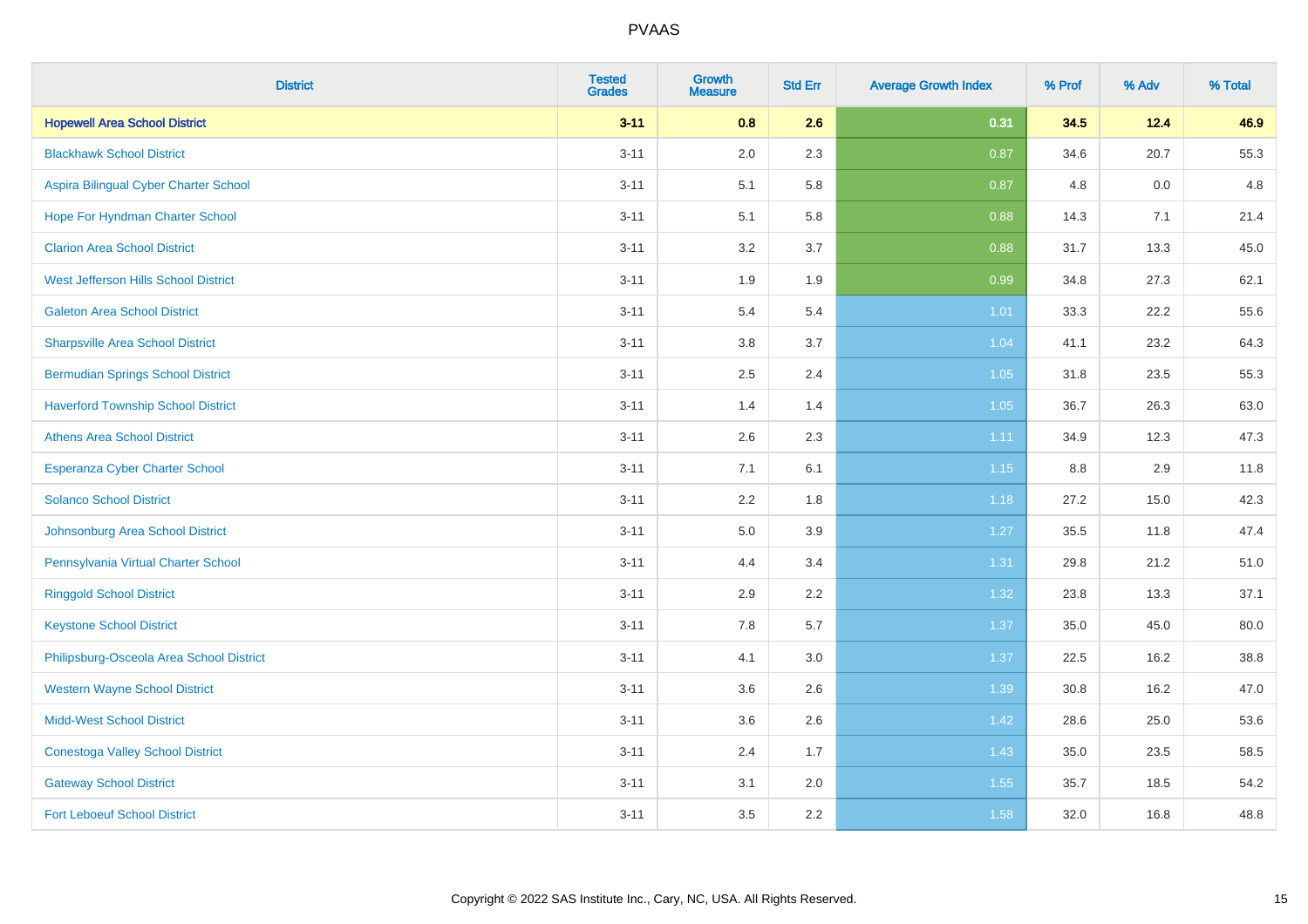| <b>District</b>                                | <b>Tested</b><br><b>Grades</b> | <b>Growth</b><br><b>Measure</b> | <b>Std Err</b> | <b>Average Growth Index</b> | % Prof | % Adv | % Total |
|------------------------------------------------|--------------------------------|---------------------------------|----------------|-----------------------------|--------|-------|---------|
| <b>Hopewell Area School District</b>           | $3 - 11$                       | 0.8                             | 2.6            | 0.31                        | 34.5   | 12.4  | 46.9    |
| <b>Salisbury Township School District</b>      | $3 - 11$                       | 5.8                             | 3.6            | 1.62                        | 24.4   | 12.6  | 37.0    |
| <b>Halifax Area School District</b>            | $3 - 11$                       | 5.8                             | 3.5            | 1.64                        | 32.1   | 18.9  | 50.9    |
| <b>Penn-Trafford School District</b>           | $3 - 11$                       | 2.9                             | 1.8            | 1.68                        | 46.3   | 26.2  | 72.5    |
| <b>Port Allegany School District</b>           | $3 - 11$                       | 6.5                             | 3.7            | 1.74                        | 26.4   | 11.3  | 37.7    |
| Mt Lebanon School District                     | $3 - 11$                       | 2.4                             | 1.3            | 1.79                        | 39.3   | 37.4  | 76.8    |
| Leechburg Area School District                 | $3 - 11$                       | 7.0                             | 3.9            | 1.79                        | 37.7   | 4.9   | 42.6    |
| <b>Sayre Area School District</b>              | $3 - 11$                       | 5.8                             | 3.2            | 1.81                        | 30.3   | 21.0  | 51.3    |
| <b>Perkiomen Valley School District</b>        | $3 - 11$                       | 2.7                             | 1.5            | 1.83                        | 35.0   | 25.3  | 60.3    |
| <b>United School District</b>                  | $3 - 11$                       | 6.3                             | 3.3            | 1.89                        | 38.8   | 16.3  | 55.0    |
| <b>Eastern Lebanon County School District</b>  | $3 - 11$                       | 4.0                             | 2.1            | 1.89                        | 23.5   | 11.5  | 35.0    |
| <b>Spring Grove Area School District</b>       | $3 - 11$                       | 3.9                             | 2.0            | 1.90                        | 30.0   | 23.0  | 53.0    |
| South Middleton School District                | $3 - 11$                       | 4.4                             | 2.2            | 1.95                        | 31.1   | 16.4  | 47.5    |
| <b>Keystone Central School District</b>        | $3 - 11$                       | 3.6                             | 1.8            | 2.04                        | 27.1   | 14.6  | 41.8    |
| Northampton Area School District               | $3 - 11$                       | 3.2                             | 1.5            | 2.05                        | 29.8   | 17.9  | 47.7    |
| Northeastern York School District              | $3 - 11$                       | 3.8                             | 1.8            | 2.11                        | 32.7   | 21.0  | 53.7    |
| <b>Muncy School District</b>                   | $3 - 11$                       | 6.9                             | 3.3            | 2.12                        | 37.6   | 18.8  | 56.4    |
| <b>Brookville Area School District</b>         | $3 - 11$                       | 6.8                             | 3.1            | 2.19                        | 46.1   | 14.6  | 60.7    |
| Mastery Charter School - Hardy Williams        | $3 - 11$                       | 6.6                             | 3.0            | 2.21                        | 24.7   | 1.2   | 25.9    |
| <b>Blue Ridge School District</b>              | $3 - 11$                       | 8.3                             | 3.7            | 2.24                        | 29.6   | 9.3   | 38.9    |
| East Pennsboro Area School District            | $3 - 11$                       | 4.8                             | 2.1            | 2.26                        | 36.8   | 16.9  | 53.7    |
| <b>Brandywine Heights Area School District</b> | $3 - 11$                       | 5.8                             | 2.6            | 2.27                        | 27.7   | 28.6  | 56.2    |
| Huntingdon Area School District                | $3 - 11$                       | 5.8                             | 2.6            | 2.28                        | 27.8   | 17.4  | 45.2    |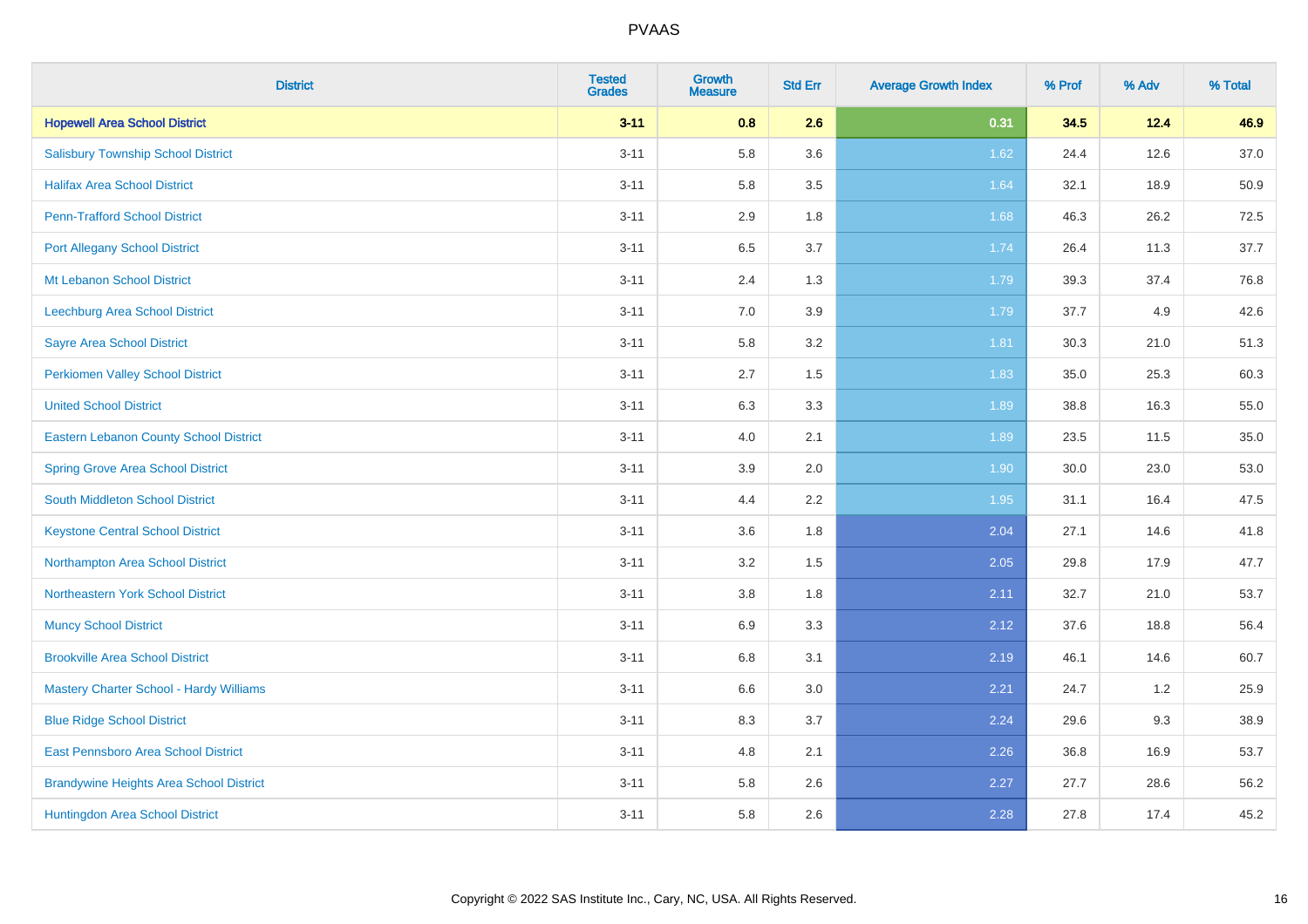| <b>District</b>                           | <b>Tested</b><br><b>Grades</b> | <b>Growth</b><br><b>Measure</b> | <b>Std Err</b> | <b>Average Growth Index</b> | % Prof | % Adv | % Total |
|-------------------------------------------|--------------------------------|---------------------------------|----------------|-----------------------------|--------|-------|---------|
| <b>Hopewell Area School District</b>      | $3 - 11$                       | 0.8                             | 2.6            | 0.31                        | 34.5   | 12.4  | 46.9    |
| <b>Red Lion Area School District</b>      | $3 - 11$                       | 4.5                             | 1.9            | 2.31                        | 32.3   | 21.5  | 53.8    |
| <b>Bentworth School District</b>          | $3 - 11$                       | 7.0                             | 3.0            | 2.36                        | 26.6   | 17.0  | 43.6    |
| <b>Homer-Center School District</b>       | $3 - 11$                       | $8.8\,$                         | 3.5            | 2.53                        | 38.0   | 17.7  | 55.8    |
| <b>Palisades School District</b>          | $3 - 11$                       | 7.7                             | 2.9            | 2.66                        | 27.8   | 20.3  | 48.1    |
| <b>Bedford Area School District</b>       | $3 - 11$                       | 6.4                             | 2.4            | 2.68                        | 31.0   | 20.6  | 51.6    |
| Saint Marys Area School District          | $3 - 11$                       | 6.0                             | 2.2            | 2.69                        | 35.4   | 18.3  | 53.7    |
| <b>Crawford Central School District</b>   | $3 - 11$                       | 5.7                             | 2.1            | 2.71                        | 26.4   | 15.8  | 42.1    |
| <b>Great Valley School District</b>       | $3 - 11$                       | 5.4                             | 2.0            | 2.77                        | 33.8   | 33.5  | 67.3    |
| <b>Canton Area School District</b>        | $3 - 11$                       | 8.4                             | 2.9            | 2.92                        | 13.8   | 23.0  | 36.8    |
| <b>Bald Eagle Area School District</b>    | $3 - 11$                       | 7.6                             | 2.5            | 3.00                        | 31.6   | 15.6  | 47.3    |
| <b>Line Mountain School District</b>      | $3 - 11$                       | 11.7                            | 3.9            | 3.01                        | 40.4   | 42.3  | 82.7    |
| <b>Lower Dauphin School District</b>      | $3 - 11$                       | 5.3                             | 1.8            | 3.03                        | 30.6   | 26.8  | 57.5    |
| <b>Upper Perkiomen School District</b>    | $3 - 11$                       | 5.7                             | 1.9            | 3.04                        | 25.4   | 19.9  | 45.4    |
| <b>Greenwood School District</b>          | $3 - 11$                       | 11.3                            | 3.6            | 3.14                        | 31.2   | 32.8  | 63.9    |
| <b>Avon Grove Charter School</b>          | $3 - 11$                       | 9.8                             | 3.1            | 3.18                        | 32.4   | 26.0  | 58.4    |
| <b>Penncrest School District</b>          | $3 - 11$                       | 6.0                             | 1.9            | 3.24                        | 31.1   | 16.9  | 48.0    |
| <b>Upper Dauphin Area School District</b> | $3 - 11$                       | 16.5                            | 5.1            | 3.26                        | 37.5   | 26.8  | 64.3    |
| <b>Steel Valley School District</b>       | $3 - 11$                       | 11.1                            | 3.3            | 3.33                        | 34.8   | 10.1  | 44.9    |
| South Fayette Township School District    | $3 - 11$                       | 6.0                             | 1.8            | 3.33                        | 32.2   | 38.3  | 70.5    |
| <b>Bellefonte Area School District</b>    | $3 - 11$                       | 6.7                             | 2.0            | 3.34                        | 28.8   | 21.5  | 50.2    |
| <b>Conrad Weiser Area School District</b> | $3 - 11$                       | 7.1                             | 2.1            | 3.34                        | 28.2   | 14.4  | 42.6    |
| <b>Wilmington Area School District</b>    | $3 - 11$                       | 11.1                            | 3.3            | 3.37                        | 29.8   | 26.2  | 56.0    |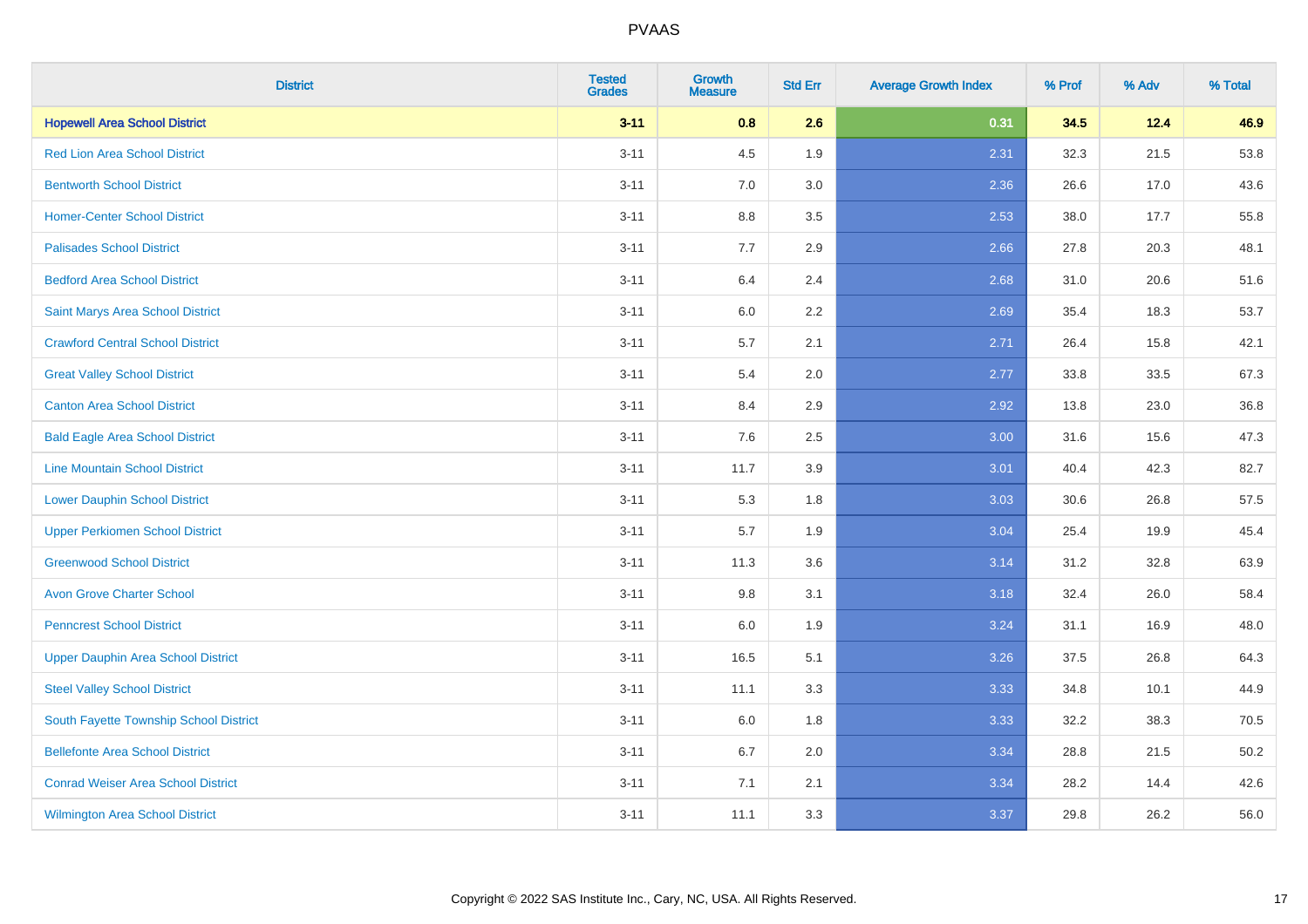| <b>District</b>                                | <b>Tested</b><br><b>Grades</b> | <b>Growth</b><br><b>Measure</b> | <b>Std Err</b> | <b>Average Growth Index</b> | % Prof | % Adv   | % Total |
|------------------------------------------------|--------------------------------|---------------------------------|----------------|-----------------------------|--------|---------|---------|
| <b>Hopewell Area School District</b>           | $3 - 11$                       | 0.8                             | 2.6            | 0.31                        | 34.5   | 12.4    | 46.9    |
| <b>Fairview School District</b>                | $3 - 11$                       | 8.3                             | 2.4            | 3.43                        | 41.9   | 34.9    | 76.7    |
| <b>North Pocono School District</b>            | $3 - 11$                       | 13.1                            | 3.7            | 3.54                        | 31.4   | 33.3    | 64.7    |
| <b>York Suburban School District</b>           | $3 - 11$                       | 7.4                             | 2.1            | 3.55                        | 24.9   | 31.2    | 56.1    |
| Oil City Area School District                  | $3 - 11$                       | 8.6                             | 2.4            | 3.56                        | 29.1   | 13.1    | 42.2    |
| <b>Reading School District</b>                 | $3 - 11$                       | 4.3                             | 1.2            | 3.71                        | 16.8   | $6.0\,$ | 22.8    |
| <b>Spring Cove School District</b>             | $3 - 11$                       | 9.1                             | 2.4            | 3.77                        | 31.8   | 25.4    | 57.1    |
| <b>Hampton Township School District</b>        | $3 - 11$                       | 7.4                             | 2.0            | 3.79                        | 37.9   | 39.2    | 77.0    |
| <b>Hazleton Area School District</b>           | $3 - 11$                       | 6.0                             | 1.6            | 3.85                        | 20.5   | 9.0     | 29.5    |
| <b>Warrior Run School District</b>             | $3 - 11$                       | 10.5                            | 2.7            | 3.86                        | 34.1   | 16.8    | 50.9    |
| <b>Dallas School District</b>                  | $3 - 11$                       | 8.1                             | 2.1            | 3.87                        | 32.4   | 22.4    | 54.8    |
| <b>Phoenixville Area School District</b>       | $3 - 11$                       | 7.3                             | 1.8            | 3.96                        | 32.3   | 27.6    | 59.8    |
| Abington Heights School District               | $3 - 11$                       | 6.7                             | 1.7            | 4.00                        | 33.8   | 31.7    | 65.5    |
| Downingtown Area School District               | $3 - 11$                       | 4.4                             | 1.1            | 4.06                        | 30.1   | 32.0    | 62.2    |
| <b>Ephrata Area School District</b>            | $3 - 11$                       | 6.8                             | 1.7            | 4.08                        | 31.6   | 17.1    | 48.8    |
| <b>Valley View School District</b>             | $3 - 11$                       | 9.3                             | 2.2            | 4.18                        | 26.6   | 23.1    | 49.7    |
| <b>Laurel School District</b>                  | $3 - 11$                       | 13.0                            | 3.1            | 4.19                        | 30.3   | 15.7    | 46.1    |
| Pennsylvania Leadership Charter School         | $3 - 11$                       | 8.0                             | 1.9            | 4.22                        | 33.1   | 27.8    | 60.9    |
| <b>Wallenpaupack Area School District</b>      | $3 - 11$                       | 8.8                             | 2.1            | 4.28                        | 28.5   | 18.9    | 47.4    |
| <b>Coudersport Area School District</b>        | $3 - 11$                       | 14.8                            | 3.4            | 4.33                        | 34.7   | 28.0    | 62.7    |
| <b>Lower Moreland Township School District</b> | $3 - 11$                       | 8.7                             | 2.0            | 4.35                        | 38.2   | 33.2    | 71.4    |
| <b>Pennsbury School District</b>               | $3 - 11$                       | 5.6                             | 1.3            | 4.38                        | 37.7   | 27.7    | 65.4    |
| Northern York County School District           | $3 - 11$                       | 8.4                             | 1.8            | 4.63                        | 24.3   | 23.1    | 47.4    |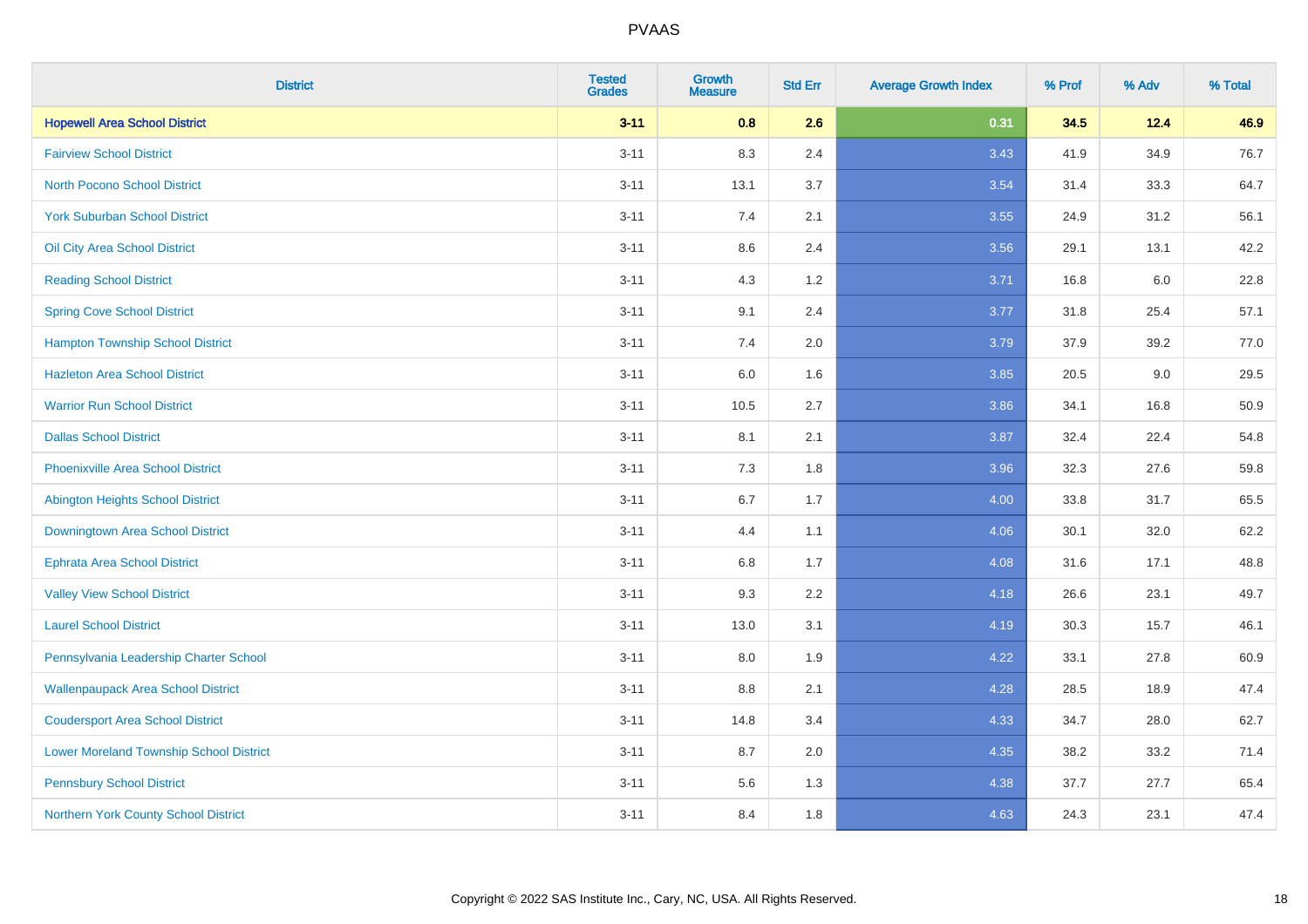| <b>District</b>                              | <b>Tested</b><br><b>Grades</b> | <b>Growth</b><br><b>Measure</b> | <b>Std Err</b> | <b>Average Growth Index</b> | % Prof | % Adv | % Total |
|----------------------------------------------|--------------------------------|---------------------------------|----------------|-----------------------------|--------|-------|---------|
| <b>Hopewell Area School District</b>         | $3 - 11$                       | 0.8                             | 2.6            | 0.31                        | 34.5   | 12.4  | 46.9    |
| <b>Stroudsburg Area School District</b>      | $3 - 11$                       | 7.5                             | 1.6            | 4.70                        | 30.4   | 18.3  | 48.7    |
| <b>West Perry School District</b>            | $3 - 11$                       | 11.0                            | 2.3            | 4.76                        | 26.9   | 20.5  | 47.4    |
| <b>Lakeland School District</b>              | $3 - 11$                       | 13.3                            | 2.8            | 4.80                        | 22.2   | 21.2  | 43.4    |
| <b>Penn Manor School District</b>            | $3 - 11$                       | 7.1                             | 1.5            | 4.82                        | 26.7   | 20.5  | 47.2    |
| <b>Iroquois School District</b>              | $3 - 11$                       | 13.6                            | 2.8            | 4.83                        | 33.3   | 16.0  | 49.4    |
| <b>Lehighton Area School District</b>        | $3 - 11$                       | 11.4                            | 2.4            | 4.84                        | 30.5   | 24.9  | 55.3    |
| <b>Belle Vernon Area School District</b>     | $3 - 11$                       | 11.1                            | 2.3            | 4.88                        | 31.6   | 25.4  | 57.1    |
| <b>Quaker Valley School District</b>         | $3 - 11$                       | 12.2                            | 2.5            | 4.90                        | 39.5   | 26.4  | 65.9    |
| <b>Berlin Brothersvalley School District</b> | $3 - 11$                       | 19.6                            | 4.0            | 4.93                        | 28.3   | 41.3  | 69.6    |
| <b>West Branch Area School District</b>      | $3 - 11$                       | 17.0                            | 3.3            | 5.20                        | 47.1   | 19.1  | 66.2    |
| <b>Cornwall-Lebanon School District</b>      | $3 - 11$                       | 8.2                             | 1.6            | 5.24                        | 28.0   | 20.5  | 48.6    |
| Lake-Lehman School District                  | $3 - 11$                       | 14.9                            | 2.8            | 5.34                        | 25.8   | 22.5  | 48.3    |
| <b>Pine-Richland School District</b>         | $3 - 11$                       | 9.3                             | 1.7            | 5.56                        | 42.3   | 35.8  | 78.1    |
| <b>Pequea Valley School District</b>         | $3 - 11$                       | 18.0                            | 3.1            | 5.74                        | 29.2   | 37.5  | 66.7    |
| <b>Harbor Creek School District</b>          | $3 - 11$                       | 13.4                            | 2.3            | 5.80                        | 34.5   | 40.7  | 75.2    |
| <b>Punxsutawney Area School District</b>     | $3 - 11$                       | 15.8                            | 2.7            | 5.83                        | 18.6   | 29.0  | 47.6    |
| <b>Indiana Area School District</b>          | $3 - 11$                       | 12.0                            | 2.0            | 5.98                        | 30.0   | 30.4  | 60.3    |
| <b>Agora Cyber Charter School</b>            | $3 - 11$                       | 14.6                            | 2.4            | 6.03                        | 24.7   | 19.5  | 44.2    |
| <b>Franklin Regional School District</b>     | $3 - 11$                       | 11.3                            | 1.8            | 6.13                        | 30.0   | 35.0  | 65.0    |
| <b>Tuscarora School District</b>             | $3 - 11$                       | 13.4                            | 2.2            | 6.20                        | 37.1   | 26.3  | 63.4    |
| <b>Armstrong School District</b>             | $3 - 11$                       | 9.8                             | 1.6            | 6.22                        | 32.8   | 24.6  | 57.4    |
| <b>Cocalico School District</b>              | $3 - 11$                       | 12.3                            | 1.9            | 6.48                        | 28.2   | 32.3  | 60.5    |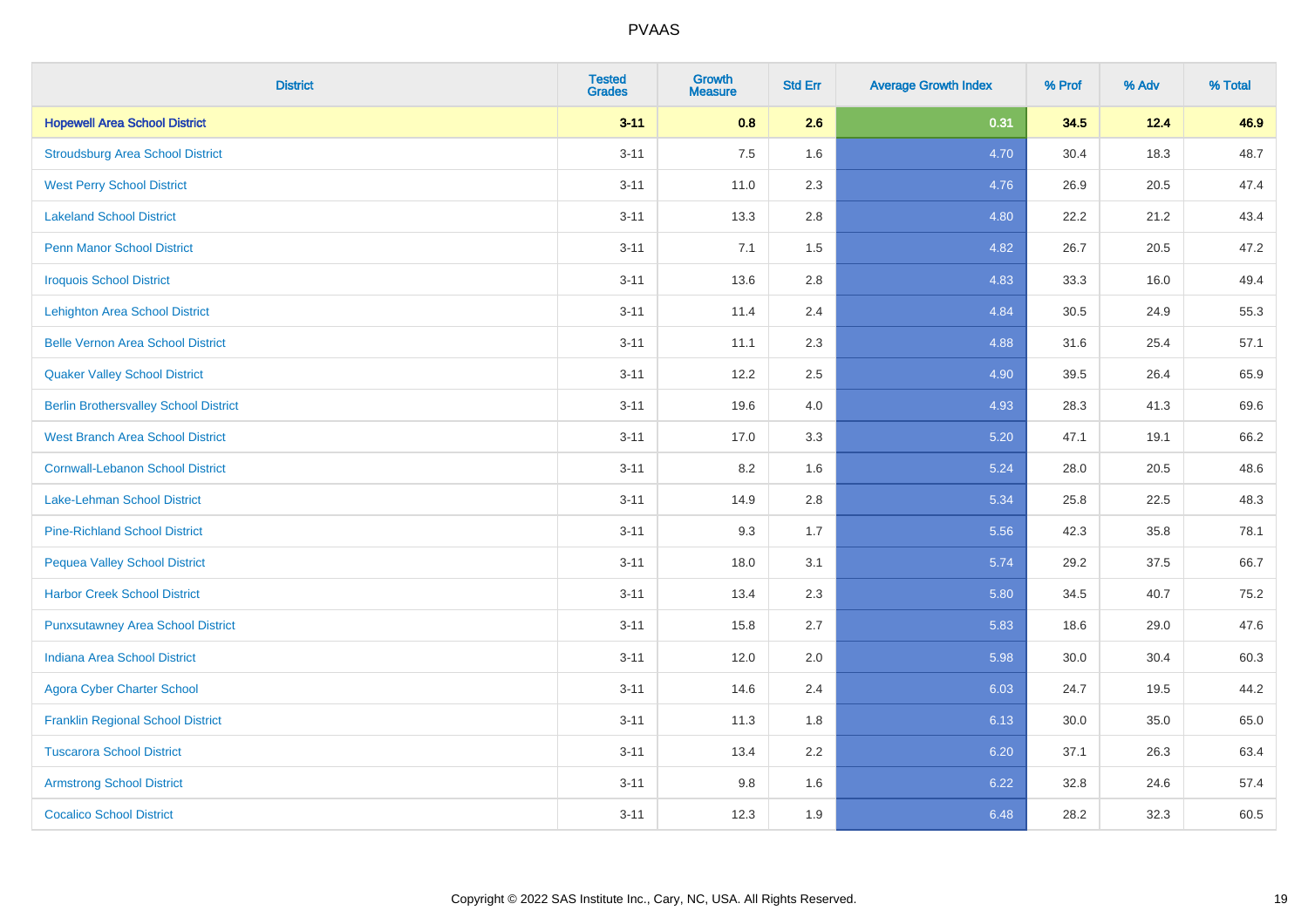| <b>District</b>                               | <b>Tested</b><br><b>Grades</b> | Growth<br><b>Measure</b> | <b>Std Err</b> | <b>Average Growth Index</b> | % Prof | % Adv | % Total |
|-----------------------------------------------|--------------------------------|--------------------------|----------------|-----------------------------|--------|-------|---------|
| <b>Hopewell Area School District</b>          | $3 - 11$                       | 0.8                      | 2.6            | 0.31                        | 34.5   | 12.4  | 46.9    |
| <b>Manheim Central School District</b>        | $3 - 11$                       | 12.8                     | 2.0            | 6.52                        | 27.8   | 35.4  | 63.2    |
| <b>Neshaminy School District</b>              | $3 - 11$                       | 8.6                      | 1.3            | 6.56                        | 31.3   | 23.9  | 55.2    |
| <b>Millcreek Township School District</b>     | $3 - 11$                       | 9.1                      | 1.4            | 6.61                        | 34.5   | 30.1  | 64.6    |
| <b>Methacton School District</b>              | $3 - 11$                       | 11.0                     | 1.6            | 6.94                        | 36.0   | 33.6  | 69.6    |
| <b>Whitehall-Coplay School District</b>       | $3 - 11$                       | 11.8                     | 1.7            | 7.06                        | 32.3   | 21.7  | 54.0    |
| <b>Upper Merion Area School District</b>      | $3 - 11$                       | 14.0                     | 2.0            | 7.15                        | 34.4   | 32.6  | 67.0    |
| <b>Danville Area School District</b>          | $3 - 11$                       | 18.4                     | 2.6            | 7.19                        | 32.0   | 46.1  | 78.1    |
| <b>Mountain View School District</b>          | $3 - 11$                       | 24.2                     | 3.4            | 7.20                        | 45.8   | 37.3  | 83.0    |
| <b>East Penn School District</b>              | $3 - 11$                       | 8.9                      | $1.2\,$        | 7.61                        | 32.8   | 26.4  | 59.2    |
| <b>Mifflin County School District</b>         | $3 - 11$                       | 12.3                     | 1.6            | 7.69                        | 35.1   | 15.1  | 50.3    |
| <b>Upper Saint Clair School District</b>      | $3 - 11$                       | 13.8                     | 1.8            | 7.86                        | 32.2   | 44.5  | 76.7    |
| <b>Peters Township School District</b>        | $3 - 11$                       | 14.1                     | 1.7            | 8.16                        | 35.2   | 41.6  | 76.8    |
| <b>Saucon Valley School District</b>          | $3 - 11$                       | 18.9                     | 2.2            | 8.48                        | 26.0   | 39.6  | 65.6    |
| <b>Southern York County School District</b>   | $3 - 11$                       | 15.5                     | 1.8            | 8.48                        | 37.6   | 29.2  | 66.8    |
| <b>Marple Newtown School District</b>         | $3 - 11$                       | 20.6                     | 2.3            | 8.95                        | 31.1   | 42.7  | 73.8    |
| Palmyra Area School District                  | $3 - 11$                       | 16.2                     | 1.8            | 9.02                        | 38.8   | 34.0  | 72.8    |
| <b>Unionville-Chadds Ford School District</b> | $3 - 11$                       | 15.8                     | 1.7            | 9.12                        | 31.2   | 48.0  | 79.2    |
| <b>Wayne Highlands School District</b>        | $3 - 11$                       | 22.5                     | 2.5            | 9.16                        | 33.8   | 40.4  | 74.2    |
| Fox Chapel Area School District               | $3 - 11$                       | 17.6                     | 1.9            | 9.47                        | 22.9   | 52.0  | 74.9    |
| <b>Delaware Valley School District</b>        | $3 - 11$                       | 15.7                     | 1.6            | 9.62                        | 36.7   | 32.1  | 68.8    |
| New Hope-Solebury School District             | $3 - 11$                       | 28.8                     | 2.9            | 9.77                        | 31.6   | 50.0  | 81.6    |
| <b>Hempfield School District</b>              | $3 - 11$                       | 13.4                     | 1.3            | 10.53                       | 29.9   | 36.8  | 66.7    |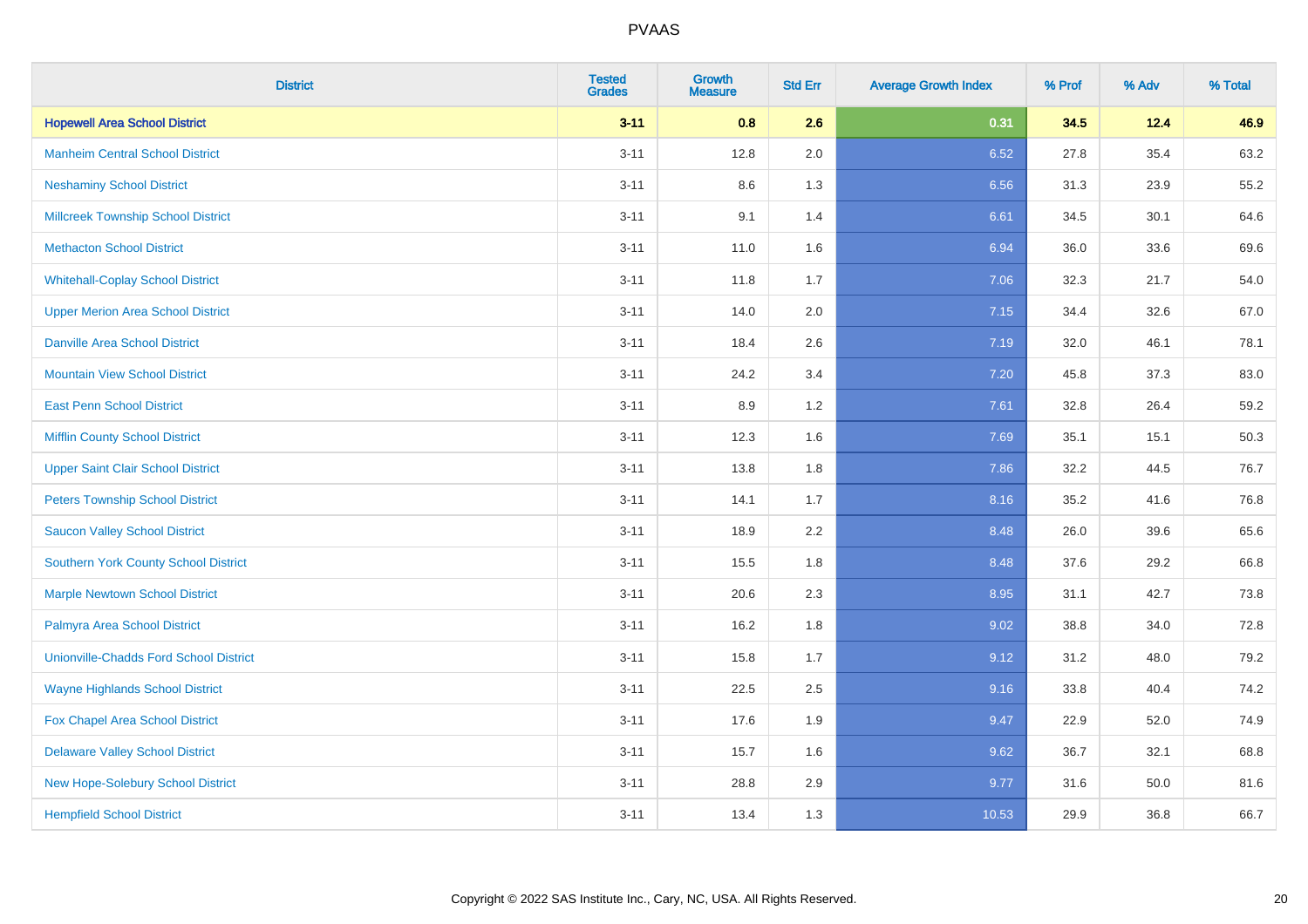| <b>District</b>                           | <b>Tested</b><br><b>Grades</b> | <b>Growth</b><br><b>Measure</b> | <b>Std Err</b> | <b>Average Growth Index</b> | % Prof | % Adv   | % Total |
|-------------------------------------------|--------------------------------|---------------------------------|----------------|-----------------------------|--------|---------|---------|
| <b>Hopewell Area School District</b>      | $3 - 11$                       | 0.8                             | 2.6            | 0.31                        | 34.5   | 12.4    | 46.9    |
| <b>Warwick School District</b>            | $3 - 11$                       | 21.7                            | 1.8            | 11.76                       | 27.7   | 36.3    | 64.0    |
| <b>Littlestown Area School District</b>   | $3 - 11$                       | 28.7                            | 2.4            | 11.83                       | 38.4   | 29.3    | 67.7    |
| <b>Council Rock School District</b>       | $3 - 11$                       | 13.5                            | 1.1            | 12.27                       | 32.0   | 35.4    | 67.4    |
| <b>Souderton Area School District</b>     | $3 - 11$                       | 18.5                            | 1.4            | 12.86                       | 39.2   | 31.2    | 70.4    |
| <b>Colonial School District</b>           | $3 - 11$                       | 22.1                            | 1.6            | 13.55                       | 27.2   | 43.5    | 70.6    |
| <b>Spring-Ford Area School District</b>   | $3 - 11$                       | 16.6                            | 1.2            | 14.02                       | 30.4   | 45.3    | 75.7    |
| <b>Dallastown Area School District</b>    | $3 - 11$                       | 19.9                            | 1.4            | 14.14                       | 36.8   | 34.2    | 71.0    |
| <b>North Allegheny School District</b>    | $3 - 11$                       | 18.0                            | 1.3            | 14.25                       | 30.5   | 42.9    | 73.4    |
| <b>Lower Merion School District</b>       | $3 - 11$                       | 18.9                            | 1.2            | 15.42                       | 29.4   | 48.6    | 78.0    |
| North Penn School District                | $3 - 11$                       | 17.6                            | 1.0            | 17.53                       | 30.8   | 35.7    | 66.4    |
| <b>Central Bucks School District</b>      | $3 - 11$                       | 15.5                            | 0.9            | 17.94                       | 34.8   | 41.4    | 76.2    |
| <b>State College Area School District</b> | $3 - 11$                       | 24.5                            | 1.3            | 18.59                       | 31.9   | 46.9    | 78.8    |
| Norristown Area School District           | $3 - 12$                       | $-25.4$                         | 1.7            | $-15.35$                    | 10.6   | 1.8     | 12.4    |
| Philadelphia City School District         | $3 - 12$                       | $-7.8$                          | 0.6            | $-13.43$                    | 16.4   | 6.5     | 22.9    |
| <b>Allentown City School District</b>     | $3 - 12$                       | $-16.9$                         | 1.4            | $-12.37$                    | 5.9    | 0.4     | 6.3     |
| <b>York City School District</b>          | $3 - 12$                       | $-17.7$                         | 1.8            | $-10.05$                    | 3.2    | 0.7     | 3.9     |
| Ambridge Area School District             | $3 - 12$                       | $-19.4$                         | 2.5            | $-7.64$                     | 23.2   | 5.6     | 28.9    |
| <b>Lancaster School District</b>          | $3 - 12$                       | $-10.0$                         | 1.4            | $-7.22$                     | 9.0    | 3.9     | 12.8    |
| <b>Hempfield Area School District</b>     | $3 - 12$                       | $-10.2$                         | 1.6            | $-6.37$                     | 28.1   | 19.2    | 47.3    |
| <b>New Castle Area School District</b>    | $3 - 12$                       | $-13.6$                         | 2.3            | $-5.99$                     | 17.6   | $2.0\,$ | 19.5    |
| <b>West Mifflin Area School District</b>  | $3 - 12$                       | $-11.9$                         | 2.5            | $-4.77$                     | 15.9   | 4.0     | 19.9    |
| <b>Interboro School District</b>          | $3 - 12$                       | $-8.4$                          | 2.0            | $-4.27$                     | 27.6   | 6.4     | 34.1    |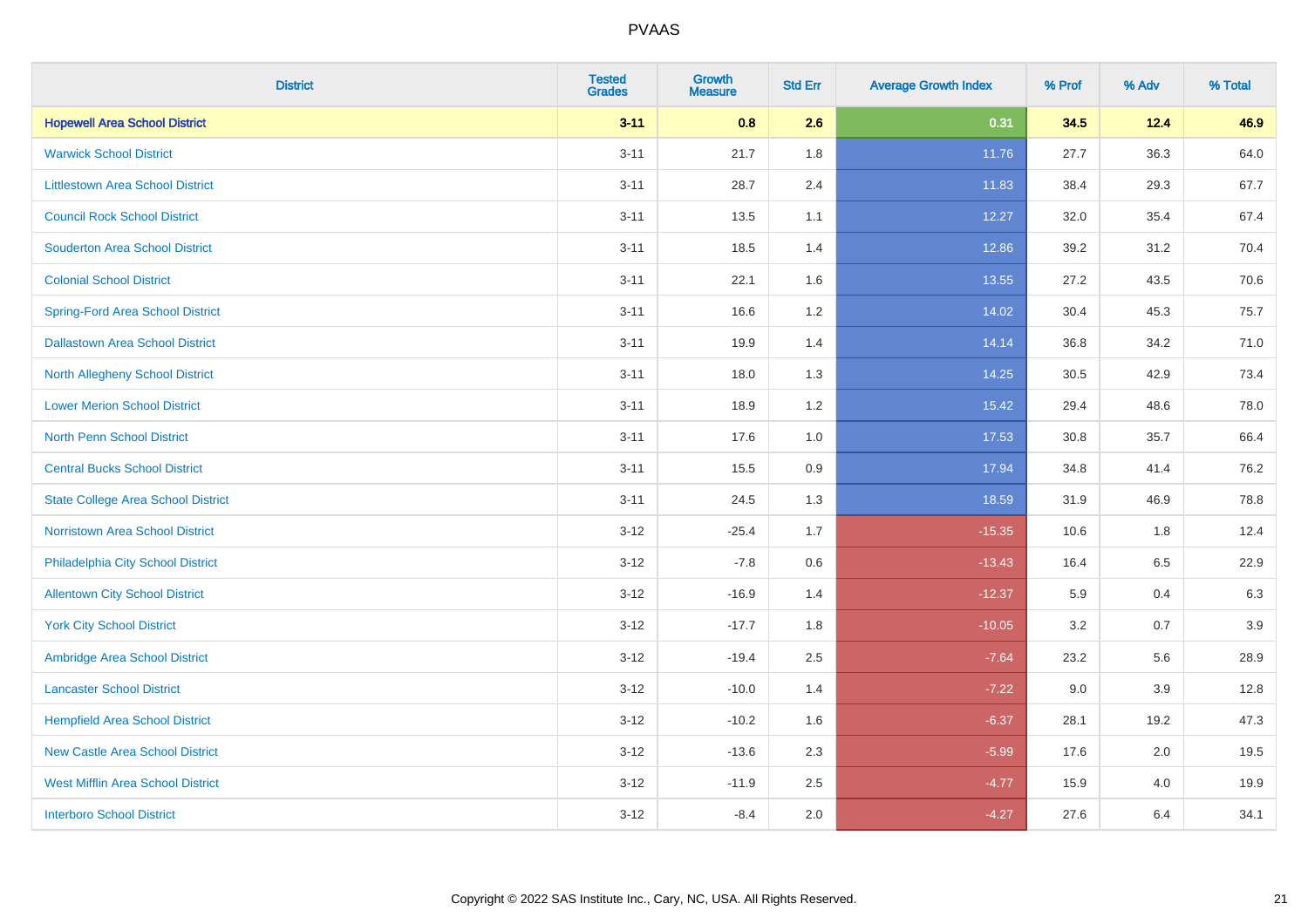| <b>District</b>                                        | <b>Tested</b><br><b>Grades</b> | <b>Growth</b><br><b>Measure</b> | <b>Std Err</b> | <b>Average Growth Index</b> | % Prof | % Adv   | % Total |
|--------------------------------------------------------|--------------------------------|---------------------------------|----------------|-----------------------------|--------|---------|---------|
| <b>Hopewell Area School District</b>                   | $3 - 11$                       | 0.8                             | 2.6            | 0.31                        | 34.5   | 12.4    | 46.9    |
| <b>Panther Valley School District</b>                  | $3 - 12$                       | $-13.3$                         | 3.2            | $-4.10$                     | 31.5   | 4.1     | 35.6    |
| <b>Scranton School District</b>                        | $3 - 12$                       | $-10.1$                         | 2.5            | $-4.04$                     | 20.0   | 7.7     | 27.7    |
| <b>Tussey Mountain School District</b>                 | $3 - 12$                       | $-13.0$                         | 3.3            | $-3.93$                     | 11.1   | 3.2     | 14.3    |
| <b>Grove City Area School District</b>                 | $3 - 12$                       | $-8.8$                          | 2.3            | $-3.89$                     | 25.6   | 16.4    | 42.0    |
| <b>Old Forge School District</b>                       | $3 - 12$                       | $-11.3$                         | 3.1            | $-3.62$                     | 28.6   | 13.2    | 41.8    |
| <b>West York Area School District</b>                  | $3 - 12$                       | $-9.8$                          | 2.7            | $-3.57$                     | 21.9   | 10.9    | 32.8    |
| <b>Montoursville Area School District</b>              | $3 - 12$                       | $-8.4$                          | 2.6            | $-3.17$                     | 38.8   | 18.2    | 57.0    |
| <b>Erie City School District</b>                       | $3 - 12$                       | $-4.5$                          | 1.4            | $-3.09$                     | 13.4   | 6.7     | 20.1    |
| <b>Quakertown Community School District</b>            | $3-12$                         | $-4.3$                          | 1.5            | $-2.79$                     | 33.8   | 20.1    | 53.8    |
| <b>Clarion-Limestone Area School District</b>          | $3-12$                         | $-10.0$                         | 3.6            | $-2.76$                     | 28.3   | 20.0    | 48.3    |
| Selinsgrove Area School District                       | $3 - 12$                       | $-5.7$                          | 2.1            | $-2.74$                     | 25.4   | 13.9    | 39.2    |
| <b>Turkeyfoot Valley Area School District</b>          | $3 - 12$                       | $-15.4$                         | 5.8            | $-2.66$                     | 3.8    | $3.8\,$ | 7.6     |
| <b>Union City Area School District</b>                 | $3 - 12$                       | $-8.7$                          | 3.3            | $-2.59$                     | 29.7   | 10.9    | 40.6    |
| <b>Greater Nanticoke Area School District</b>          | $3 - 12$                       | $-6.8$                          | 2.6            | $-2.58$                     | 15.2   | 8.9     | 24.1    |
| Catasauqua Area School District                        | $3 - 12$                       | $-7.3$                          | 2.8            | $-2.58$                     | 27.1   | 11.2    | 38.3    |
| Pocono Mountain School District                        | $3 - 12$                       | $-4.3$                          | 1.8            | $-2.43$                     | 35.5   | 17.1    | 52.6    |
| <b>Pottsville Area School District</b>                 | $3 - 12$                       | $-4.9$                          | 2.1            | $-2.36$                     | 21.8   | 7.9     | 29.6    |
| <b>Bristol Borough School District</b>                 | $3-12$                         | $-5.9$                          | 2.9            | $-2.00$                     | 27.8   | 3.3     | 31.1    |
| <b>Lincoln Leadership Academy Charter School</b>       | $3 - 12$                       | $-7.4$                          | 3.7            | $-1.99$                     | 6.4    | 2.1     | 8.5     |
| <b>Chester Charter Scholars Academy Charter School</b> | $3 - 12$                       | $-6.2$                          | 3.3            | $-1.88$                     | 2.2    | 0.0     | 2.2     |
| <b>Twin Valley School District</b>                     | $3 - 12$                       | $-3.2$                          | 1.9            | $-1.68$                     | 38.8   | 19.8    | 58.6    |
| <b>Woodland Hills School District</b>                  | $3-12$                         | $-4.2$                          | 2.5            | $-1.66$                     | 10.1   | 1.4     | 11.5    |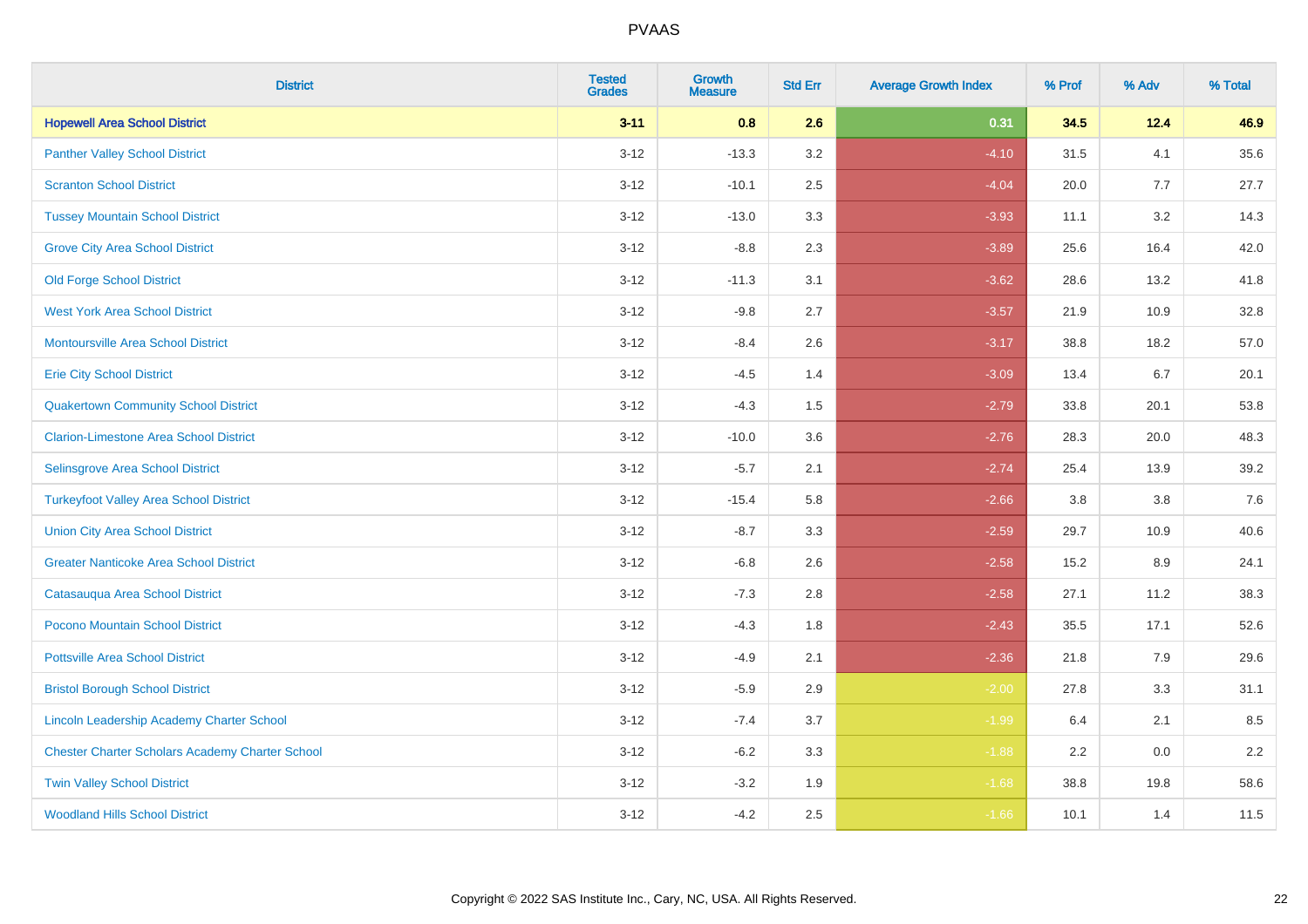| <b>District</b>                                 | <b>Tested</b><br><b>Grades</b> | <b>Growth</b><br><b>Measure</b> | <b>Std Err</b> | <b>Average Growth Index</b> | % Prof | % Adv | % Total |
|-------------------------------------------------|--------------------------------|---------------------------------|----------------|-----------------------------|--------|-------|---------|
| <b>Hopewell Area School District</b>            | $3 - 11$                       | 0.8                             | 2.6            | 0.31                        | 34.5   | 12.4  | 46.9    |
| <b>Conemaugh Valley School District</b>         | $3 - 12$                       | $-6.3$                          | 4.1            | $-1.54$                     | 23.7   | 5.1   | 28.8    |
| <b>Keystone Education Center Charter School</b> | $3 - 12$                       | $-6.5$                          | 5.1            | $-1.28$                     | 0.0    | 0.0   | 0.0     |
| <b>Millville Area School District</b>           | $3 - 12$                       | $-5.6$                          | 4.4            | $-1.26$                     | 31.4   | 11.4  | 42.9    |
| <b>Cameron County School District</b>           | $3-12$                         | $-5.0$                          | 4.4            | $-1.12$                     | 34.9   | 4.8   | 39.7    |
| <b>Wyomissing Area School District</b>          | $3 - 12$                       | $-2.4$                          | 2.6            | $-0.92$                     | 25.6   | 28.1  | 53.7    |
| <b>Conneaut School District</b>                 | $3 - 12$                       | $-2.3$                          | 2.6            | $-0.91$                     | 27.4   | 9.7   | 37.1    |
| <b>Bradford Area School District</b>            | $3 - 12$                       | $-1.8$                          | 2.3            | $-0.79$                     | 31.2   | 16.7  | 47.9    |
| <b>Roberto Clemente Charter School</b>          | $3 - 12$                       | $-3.3$                          | 4.1            | $-0.79$                     | 22.7   | 4.6   | 27.3    |
| <b>Bangor Area School District</b>              | $3 - 12$                       | $-1.2$                          | 2.0            | $-0.60$                     | 25.8   | 12.7  | 38.5    |
| <b>Penns Manor Area School District</b>         | $3 - 12$                       | $-1.9$                          | 3.5            | $-0.55$                     | 24.2   | 3.8   | 28.0    |
| <b>Forest City Regional School District</b>     | $3 - 12$                       | $-1.2$                          | 3.6            | $-0.33$                     | 26.5   | 8.2   | 34.7    |
| <b>Columbia Borough School District</b>         | $3 - 12$                       | $-1.1$                          | 3.6            | $-0.31$                     | 17.2   | 1.7   | 19.0    |
| <b>Cranberry Area School District</b>           | $3 - 12$                       | $-0.9$                          | 3.1            | $-0.29$                     | 25.5   | 9.7   | 35.2    |
| Altoona Area School District                    | $3 - 12$                       | 0.1                             | 1.5            | 0.07                        | 29.0   | 13.8  | 42.8    |
| <b>Central Columbia School District</b>         | $3 - 12$                       | 0.3                             | 2.3            | 0.12                        | 25.4   | 37.6  | 63.0    |
| <b>Tulpehocken Area School District</b>         | $3 - 12$                       | 1.0                             | 4.9            | 0.20                        | 11.5   | 23.1  | 34.6    |
| <b>Ridley School District</b>                   | $3 - 12$                       | 0.3                             | 1.6            | 0.21                        | 32.0   | 10.7  | 42.6    |
| <b>Wilson School District</b>                   | $3 - 12$                       | $0.5\,$                         | 1.5            | 0.32                        | 30.4   | 25.5  | 55.9    |
| <b>Avella Area School District</b>              | $3-12$                         | 1.6                             | 4.7            | 0.34                        | 34.8   | 7.2   | 42.0    |
| <b>Annville-Cleona School District</b>          | $3 - 12$                       | 1.1                             | 2.4            | 0.45                        | 34.8   | 13.6  | 48.5    |
| Daniel Boone Area School District               | $3 - 12$                       | $0.9\,$                         | 1.9            | 0.46                        | 28.9   | 22.0  | 51.0    |
| <b>Union School District</b>                    | $3-12$                         | 2.5                             | 3.7            | 0.69                        | 17.9   | 10.4  | 28.4    |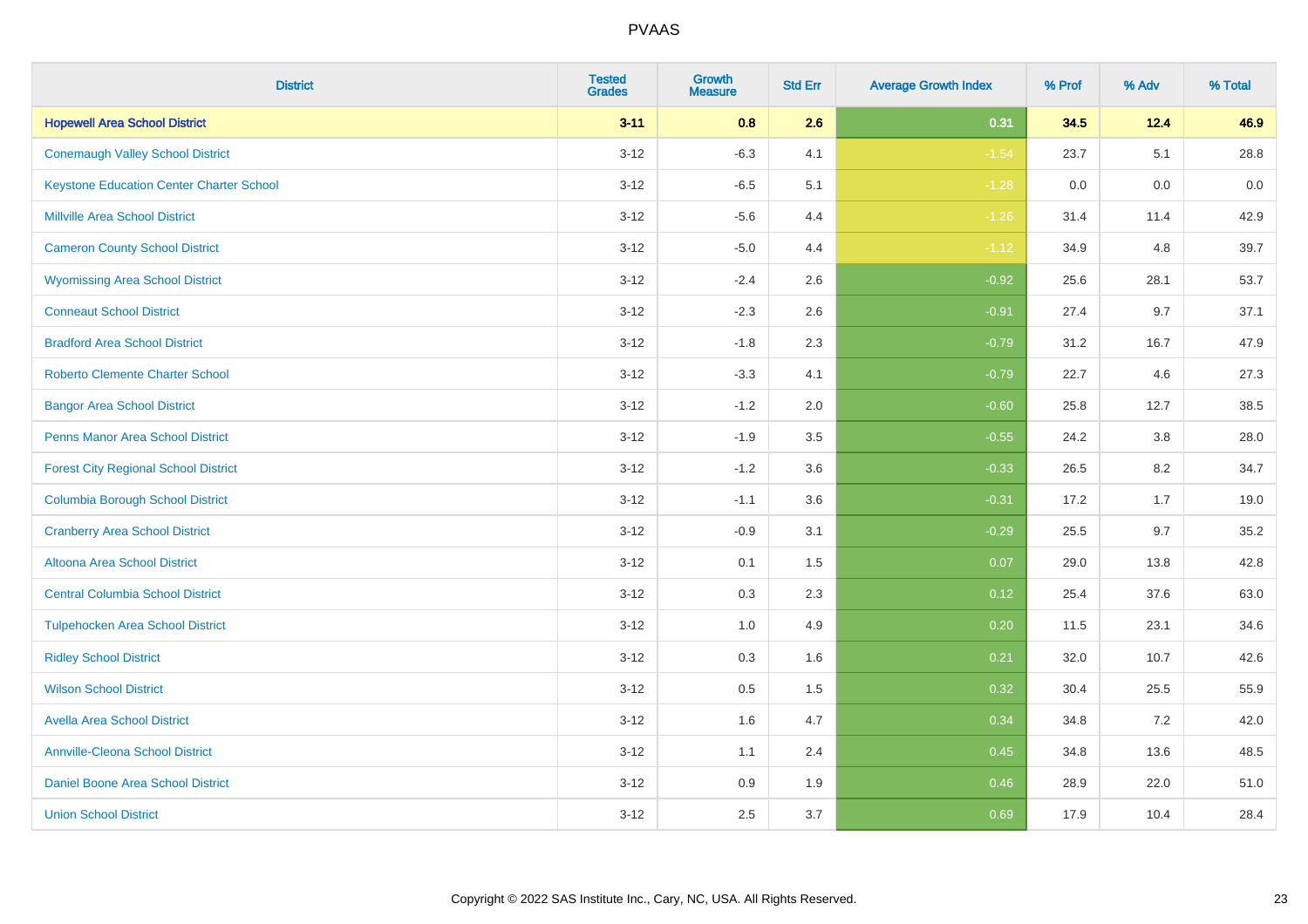| <b>District</b>                                 | <b>Tested</b><br><b>Grades</b> | <b>Growth</b><br><b>Measure</b> | <b>Std Err</b> | <b>Average Growth Index</b> | % Prof | % Adv   | % Total |
|-------------------------------------------------|--------------------------------|---------------------------------|----------------|-----------------------------|--------|---------|---------|
| <b>Hopewell Area School District</b>            | $3 - 11$                       | 0.8                             | 2.6            | 0.31                        | 34.5   | 12.4    | 46.9    |
| <b>North Clarion County School District</b>     | $3 - 12$                       | 3.4                             | 4.1            | 0.83                        | 45.0   | 18.8    | 63.8    |
| <b>Pottstown School District</b>                | $3 - 12$                       | 2.0                             | 2.2            | 0.88                        | 19.4   | $6.2\,$ | 25.6    |
| <b>Eastern Lancaster County School District</b> | $3-12$                         | 2.9                             | 3.2            | 0.91                        | 35.2   | 36.4    | 71.6    |
| <b>Brownsville Area School District</b>         | $3 - 12$                       | 3.9                             | 3.8            | 1.04                        | 22.0   | 8.5     | 30.5    |
| People For People Charter School                | $3 - 12$                       | 6.4                             | 5.6            | 1.15                        | 2.4    | 0.0     | 2.4     |
| <b>Newport School District</b>                  | $3-12$                         | $3.8\,$                         | 3.3            | 1.17                        | 38.8   | 10.4    | 49.2    |
| <b>Upper Dublin School District</b>             | $3 - 12$                       | 2.1                             | 1.8            | 1.19                        | 34.7   | 30.0    | 64.7    |
| <b>Purchase Line School District</b>            | $3 - 12$                       | 4.3                             | 3.3            | 1.30                        | 32.3   | 9.0     | 41.4    |
| <b>Chestnut Ridge School District</b>           | $3 - 12$                       | 4.0                             | 2.9            | 1.38                        | 33.2   | 11.0    | 44.2    |
| <b>Conemaugh Township Area School District</b>  | $3 - 12$                       | 4.8                             | 3.5            | 1.39                        | 30.9   | 27.8    | 58.8    |
| Susquehanna Township School District            | $3 - 12$                       | 3.9                             | 2.7            | 1.45                        | 19.0   | 13.1    | 32.0    |
| <b>Northern Potter School District</b>          | $3 - 12$                       | 6.8                             | 4.6            | 1.48                        | 30.6   | 11.1    | 41.7    |
| <b>South Western School District</b>            | $3-12$                         | 2.5                             | 1.7            | 1.48                        | 36.2   | 19.7    | 55.9    |
| <b>Smethport Area School District</b>           | $3 - 12$                       | 5.8                             | 3.8            | 1.52                        | 24.6   | 20.0    | 44.6    |
| <b>Waynesboro Area School District</b>          | $3-12$                         | 3.0                             | 1.8            | 1.67                        | 26.0   | 23.5    | 49.5    |
| <b>West Shore School District</b>               | $3-12$                         | 2.2                             | 1.3            | 1.68                        | 31.8   | 15.2    | 47.1    |
| <b>Wyalusing Area School District</b>           | $3 - 12$                       | 5.7                             | 3.2            | 1.78                        | 38.6   | 12.9    | 51.4    |
| <b>Oswayo Valley School District</b>            | $3 - 12$                       | 9.9                             | 5.1            | 1.93                        | 26.5   | 44.1    | 70.6    |
| Pennsylvania Distance Learning Charter School   | $3-12$                         | 6.8                             | 3.4            | 1.99                        | 19.8   | $6.2\,$ | 25.9    |
| <b>Mckeesport Area School District</b>          | $3-12$                         | 4.6                             | 2.2            | 2.14                        | 21.1   | 4.4     | 25.5    |
| Northern Lehigh School District                 | $3 - 12$                       | 6.1                             | 2.5            | 2.42                        | 21.4   | 18.0    | 39.3    |
| Northern Tioga School District                  | $3-12$                         | 6.8                             | 2.6            | 2.64                        | 25.0   | 16.9    | 41.9    |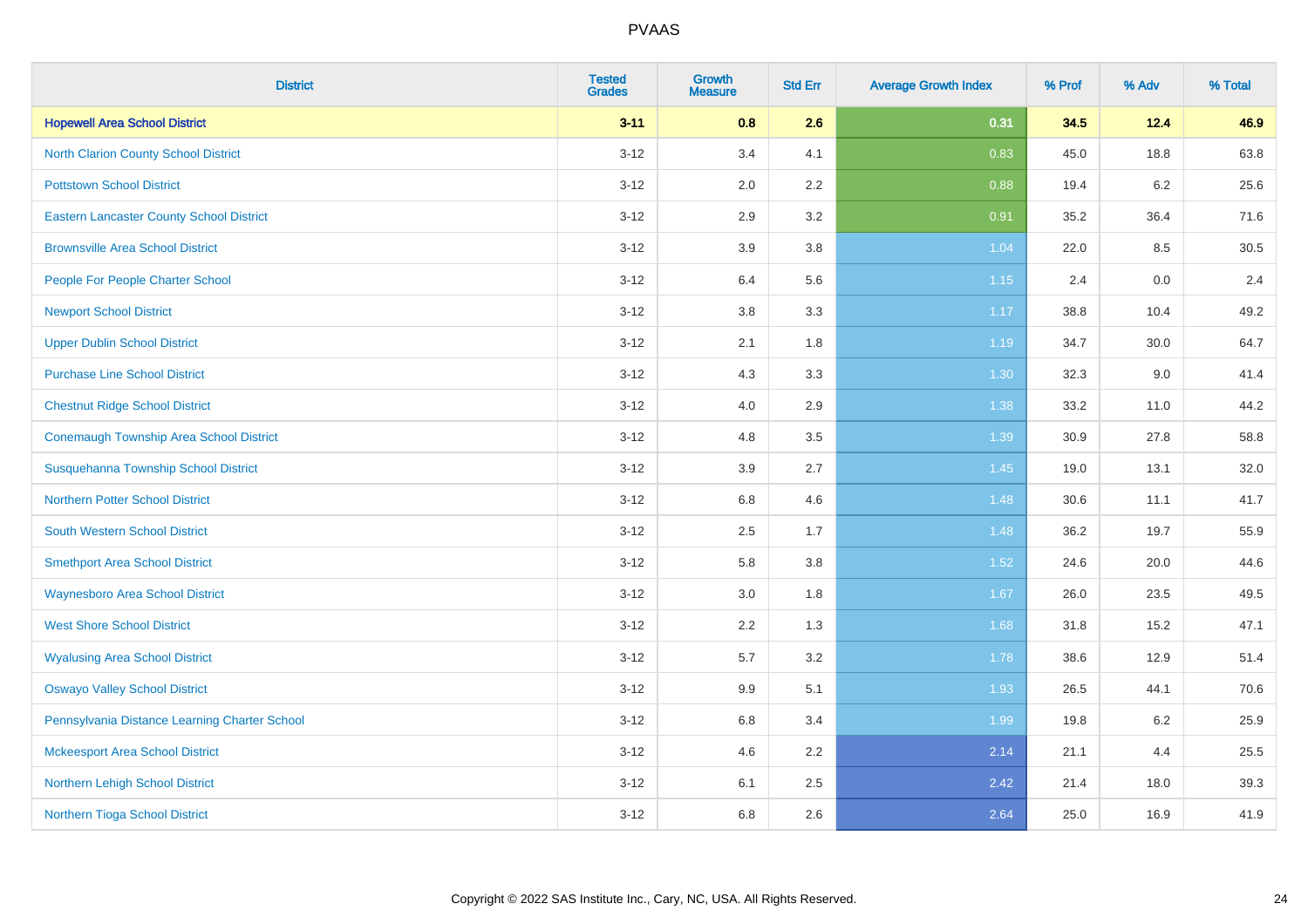| <b>District</b>                           | <b>Tested</b><br><b>Grades</b> | <b>Growth</b><br><b>Measure</b> | <b>Std Err</b> | <b>Average Growth Index</b> | % Prof | % Adv | % Total |
|-------------------------------------------|--------------------------------|---------------------------------|----------------|-----------------------------|--------|-------|---------|
| <b>Hopewell Area School District</b>      | $3 - 11$                       | 0.8                             | 2.6            | 0.31                        | 34.5   | 12.4  | 46.9    |
| <b>Tamaqua Area School District</b>       | $3 - 12$                       | 6.5                             | 2.4            | 2.72                        | 34.3   | 17.5  | 51.8    |
| <b>Donegal School District</b>            | $3 - 12$                       | 5.9                             | 2.2            | 2.72                        | 34.1   | 23.1  | 57.2    |
| <b>Apollo-Ridge School District</b>       | $3-12$                         | 9.5                             | 3.0            | 3.23                        | 34.0   | 9.4   | 43.4    |
| <b>Kutztown Area School District</b>      | $3-12$                         | 9.3                             | 2.8            | 3.34                        | 38.5   | 14.6  | 53.2    |
| <b>William Penn School District</b>       | $3 - 12$                       | 7.0                             | 1.9            | 3.61                        | 14.0   | 7.2   | 21.3    |
| <b>Dover Area School District</b>         | $3 - 12$                       | 7.1                             | 1.9            | 3.78                        | 33.0   | 18.7  | 51.7    |
| <b>Juniata County School District</b>     | $3-12$                         | 7.7                             | 2.0            | 3.81                        | 22.9   | 18.9  | 41.8    |
| <b>Radnor Township School District</b>    | $3-12$                         | 7.5                             | 1.9            | 4.03                        | 33.0   | 38.3  | 71.3    |
| <b>Elizabethtown Area School District</b> | $3 - 12$                       | 7.1                             | 1.7            | 4.19                        | 36.4   | 27.6  | 64.0    |
| <b>West Allegheny School District</b>     | $3 - 12$                       | 8.6                             | 2.0            | 4.34                        | 37.3   | 27.2  | 64.5    |
| <b>Conewago Valley School District</b>    | $3 - 12$                       | 7.6                             | 1.7            | 4.46                        | 41.3   | 19.4  | 60.6    |
| <b>Easton Area School District</b>        | $3 - 12$                       | 6.3                             | 1.3            | 4.91                        | 24.1   | 13.0  | 37.1    |
| Pen Argyl Area School District            | $3 - 12$                       | 12.8                            | 2.5            | 5.10                        | 28.5   | 23.8  | 52.3    |
| Penns Valley Area School District         | $3-12$                         | 14.1                            | 2.6            | 5.33                        | 29.6   | 23.3  | 52.9    |
| <b>Hermitage School District</b>          | $3 - 12$                       | 14.0                            | 2.5            | 5.59                        | 34.0   | 27.0  | 61.0    |
| <b>Lampeter-Strasburg School District</b> | $3 - 12$                       | 11.0                            | 1.9            | 5.69                        | 35.4   | 32.3  | 67.7    |
| <b>Camp Hill School District</b>          | $3-12$                         | 20.7                            | 2.9            | 7.00                        | 32.3   | 41.4  | 73.7    |
| <b>Manheim Township School District</b>   | $3 - 12$                       | 10.9                            | 1.5            | 7.51                        | 30.9   | 31.0  | 61.9    |
| <b>Upper Darby School District</b>        | $3-12$                         | 11.2                            | 1.4            | 8.28                        | 23.8   | 11.8  | 35.6    |
| <b>Central York School District</b>       | $3 - 12$                       | 12.9                            | 1.5            | 8.64                        | 31.4   | 24.1  | 55.5    |
| <b>Loyalsock Township School District</b> | $3 - 12$                       | 26.7                            | 2.7            | 9.92                        | 36.8   | 35.1  | 71.9    |
| <b>Tyrone Area School District</b>        | $3 - 12$                       | 29.2                            | 2.3            | 12.86                       | 36.6   | 29.1  | 65.7    |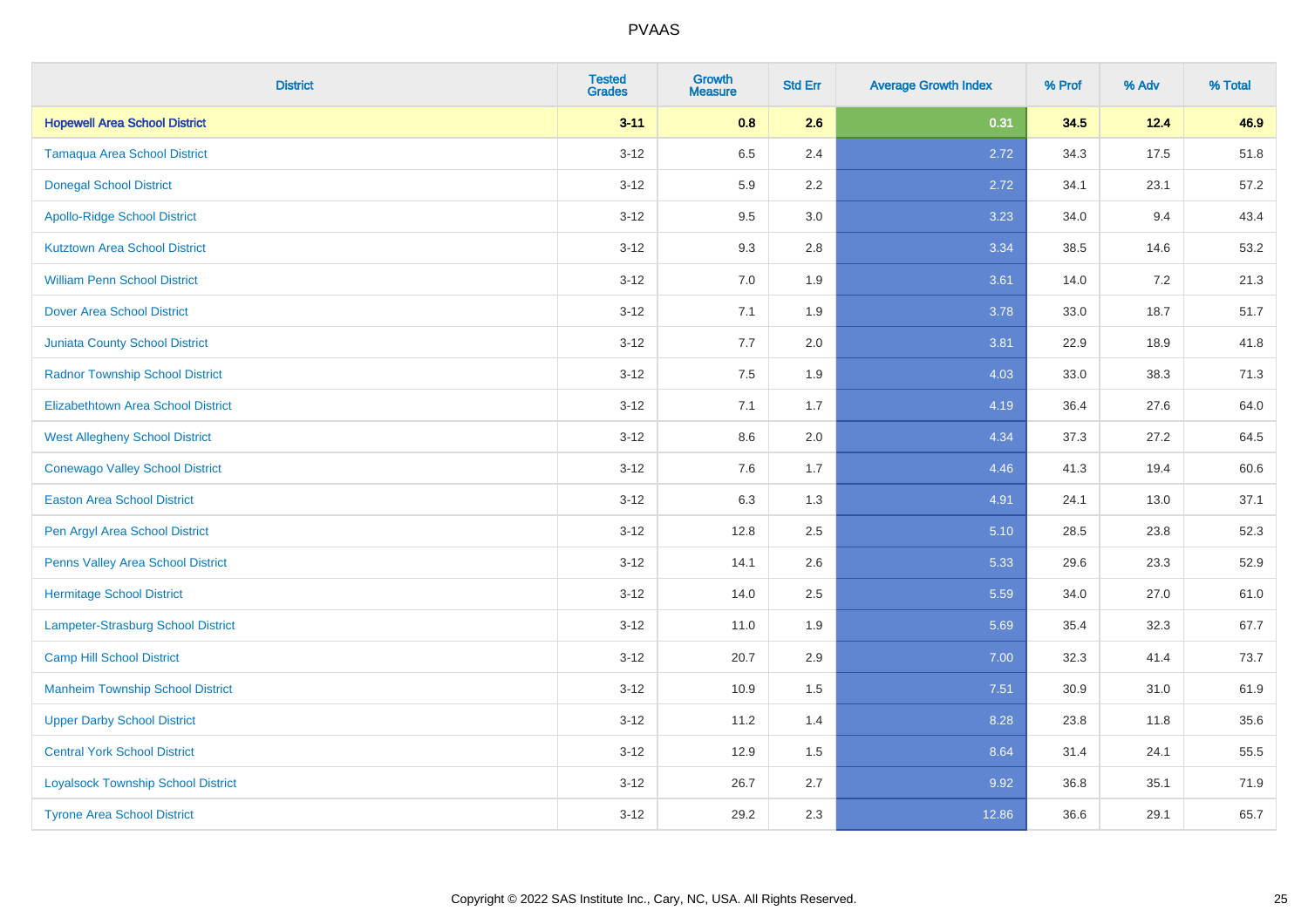| <b>District</b>                                                       | <b>Tested</b><br><b>Grades</b> | <b>Growth</b><br><b>Measure</b> | <b>Std Err</b> | <b>Average Growth Index</b> | % Prof | % Adv | % Total |
|-----------------------------------------------------------------------|--------------------------------|---------------------------------|----------------|-----------------------------|--------|-------|---------|
| <b>Hopewell Area School District</b>                                  | $3 - 11$                       | 0.8                             | 2.6            | 0.31                        | 34.5   | 12.4  | 46.9    |
| <b>Cumberland Valley School District</b>                              | $3 - 12$                       | 18.6                            | 1.2            | 15.79                       | 31.3   | 39.2  | 70.5    |
| <b>Environmental Charter School At Frick Park</b>                     | $3-9$                          | $-6.2$                          | 3.7            | $-1.67$                     | 25.9   | 3.4   | 29.3    |
| Esperanza Academy Charter School                                      | $4 - 11$                       | 2.1                             | 2.1            | 1.01                        | 14.2   | 3.6   | 17.8    |
| <b>Mastery Charter School - Pickett Campus</b>                        | $6 - 10$                       | 2.7                             | 4.2            | 0.65                        | 20.6   | 0.0   | 20.6    |
| <b>Innovative Arts Academy Charter School</b>                         | $6 - 11$                       | $-7.2$                          | 2.5            | $-2.83$                     | 2.0    | 0.0   | 2.0     |
| La Academia Partnership Charter School                                | $6 - 11$                       | $-15.5$                         | 5.7            | $-2.70$                     | 2.3    | 0.0   | 2.3     |
| Perseus House Charter School Of Excellence                            | $6 - 11$                       | $-6.4$                          | 2.6            | $-2.50$                     | 0.9    | 0.0   | 0.9     |
| Urban Pathways 6-12 Charter School                                    | $6 - 11$                       | $-4.1$                          | 5.7            | $-0.72$                     | 0.0    | 0.0   | $0.0\,$ |
| <b>Evergreen Community Charter School</b>                             | $6 - 11$                       | $-1.1$                          | 4.7            | $-0.23$                     | 34.6   | 26.9  | 61.5    |
| Boys Latin Of Philadelphia Charter School                             | $6 - 12$                       | $-8.0$                          | 2.7            | $-3.02$                     | 1.4    | 0.0   | 1.4     |
| Center For Student Learning Charter School At Pennsbury               | $6 - 12$                       | $-3.3$                          | 6.0            | $-0.55$                     | 23.1   | 0.0   | 23.1    |
| Dr Robert Ketterer Charter School Inc                                 | $6 - 12$                       | 7.1                             | 4.3            | 1.66                        | 7.3    | 1.7   | 9.0     |
| 21st Century Cyber Charter School                                     | $6 - 12$                       | 6.6                             | 2.1            | 3.16                        | 29.0   | 21.8  | 50.8    |
| <b>Mastery Charter School - Gratz Campus</b>                          | $7 - 10$                       | $-9.5$                          | 4.6            | $-2.09$                     | 0.0    | 3.4   | 3.4     |
| Mastery Charter School - Shoemaker Campus                             | $7 - 10$                       | $-2.3$                          | 2.8            | $-0.81$                     | 10.1   | 3.7   | 13.8    |
| <b>Lincoln Park Performing Arts Charter School</b>                    | $7 - 11$                       | $-14.9$                         | 2.7            | $-5.45$                     | 39.3   | 8.9   | 48.2    |
| <b>Achievement House Charter School</b>                               | $7 - 11$                       | $-8.2$                          | 3.6            | $-2.28$                     | 16.7   | 2.8   | 19.4    |
| <b>Mastery Charter High School-Lenfest Campus</b>                     | $7 - 11$                       | $-1.8$                          | 5.8            | $-0.30$                     | 26.3   | 0.0   | 26.3    |
| <b>West Side CTC</b>                                                  | $9 - 10$                       | $-32.0$                         | 3.9            | $-8.16$                     | 5.9    | 0.0   | 5.9     |
| Lehigh Valley Charter High School For The Arts                        | $9 - 10$                       | $-11.8$                         | 2.5            | $-4.76$                     | 28.9   | 5.7   | 34.6    |
| <b>Columbia-Montour AVTS</b>                                          | $9 - 10$                       | $-7.1$                          | 2.8            | $-2.52$                     | 19.5   | 3.2   | 22.7    |
| Preparatory Charter School Of Mathematics, Science, Tech, And Careers | $9 - 10$                       | $-5.1$                          | 2.5            | $-2.03$                     | 6.3    | 1.4   | 7.7     |